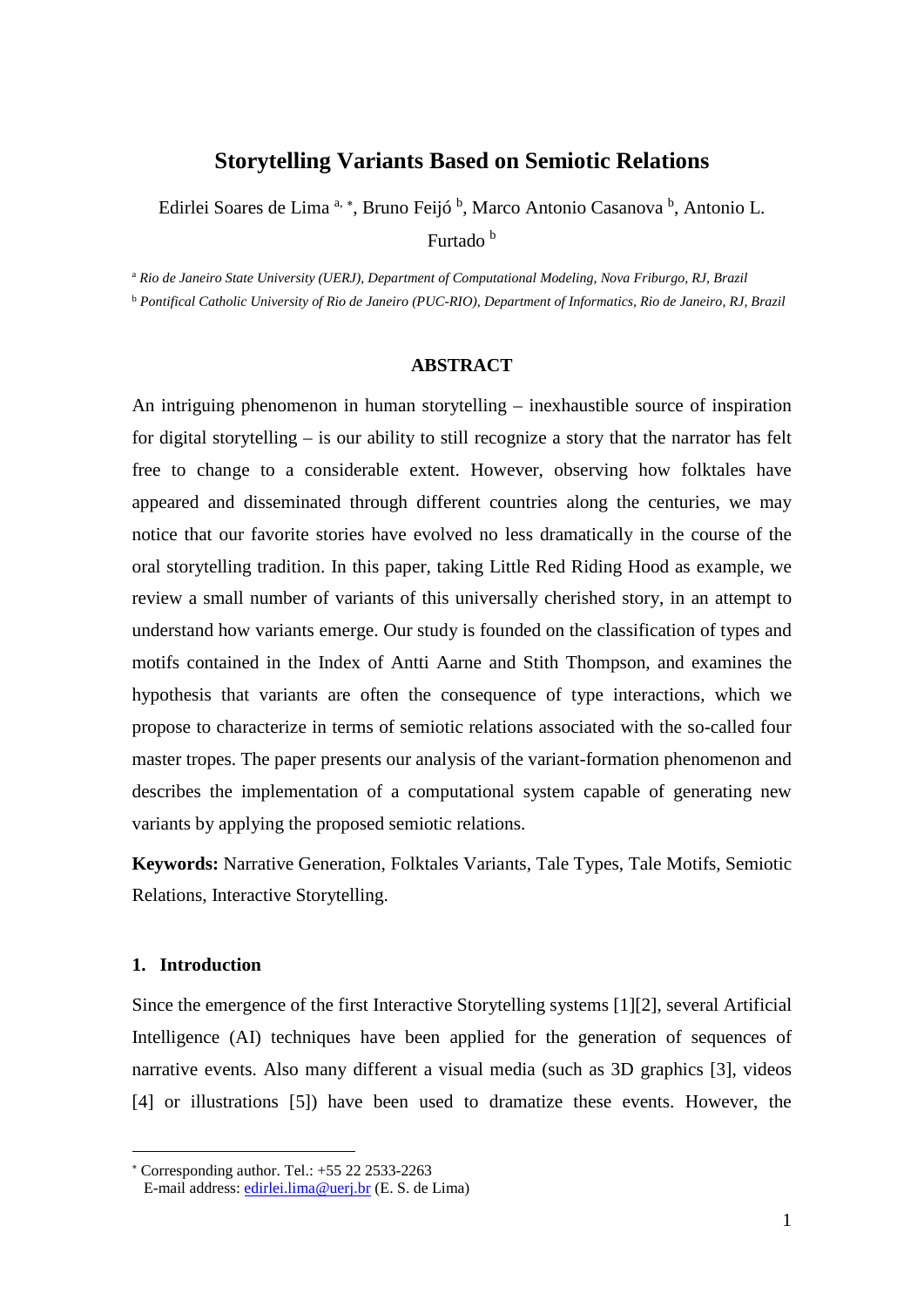inspiration for all the work in interactive storytelling seems to emerge from narrative theories [\[6\].](#page-33-1) And when thinking about narrative theories, in order to formulate and implement narrative generation methods, two highly influential approaches come immediately to mind, both dealing specifically with folktales: Propp's *functions* [\[7\]](#page-33-2) and the comprehensive classification of types and motifs proposed by Antti Aarne and Stith Thompson [\[8\],](#page-33-3) known as the *Aarne-Thompson Index* (heretofore simply *Index*).

In a previous work, as part of our **Logtell** project [\[3\]](#page-32-2)[\[9\],](#page-33-4) we developed prototypes [\[10\]](#page-33-5)[\[3\]](#page-32-2) that adopted the first approach to compose narrative plots interactively, employing a *plan-generation* algorithm. By formulating the event-producing functions that characterize the chosen genre (folktales, detective stories, etc.) as operations defined by pre-conditions and post-conditions, we made sure that the obtained plots would be in full conformity with the conventions of the genre. Starting from different initial states and giving to users the power to intervene in the generation process, within the limits of the conventions, we were able to obtain in most cases a fair number of different plots, thereby achieving an encouraging level of variety in plot composition. Indeed, more than once, we posed goals that we thought to be unattainable in the given context, and had the surprise to see the planner find its way along unexpected sequences of events.

Now we propose to invest on a strategy that is based instead on the analysis of already existing stories. Though we shall focus on folktales, an analogous conceptual formulation applies to any genre strictly regulated by conventions and definable in terms of fixed sets of characters and typical events. In all such genres, one should be able to pinpoint the equivalent of Proppian functions, as well as of ubiquitous types and motifs, thus opening the way to the *reuse* of previously identified narrative patterns as an authoring resource. An added incentive to work with folktale variants is the movie industry's current interest in adaptations of folktales for adult audiences, in contrast to old Disney productions.

The present study is based on the concepts of types and motifs of the Aarne-Thompson's *Index*, under whose guidance we explore what the ingenuity of supposedly unschooled narrators has legated. As a case study, we chose to concentrate on folktale type **AT 333**, centered on *The Little Red Riding Hood* and spanning some 58 variants (according to [\[11\]\)](#page-33-6) from which we took a small sample. The paper starts with a comparative survey of these variants, followed by an attempt to understand how folktale variants emerge and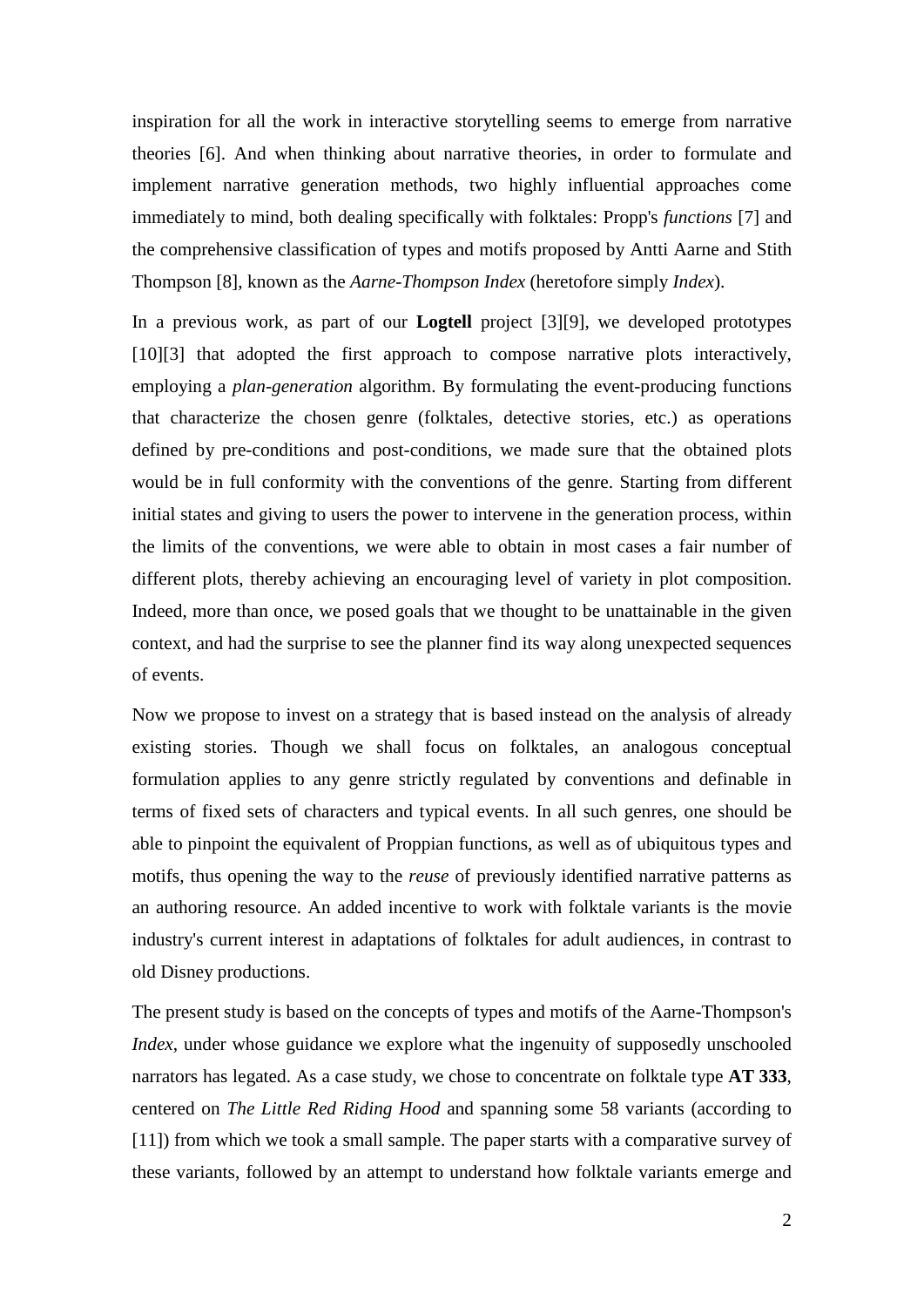how this phenomenon could be used to support narrative generation methods in computer environments. The main thrust of the paper is to investigate how such rich diversities of variants of traditional folktales came to be produced, as they were told and retold by successive generations of oral storytellers, hoping that some of their tactics are amenable to automatic or semi-automatic processing. Our objective is to provide the conceptual basis for the development of automatic methods for narrative generation.

In this paper, we use the 1961 version of the Aarne-Thompson's *Index* [\[8\],](#page-33-3) instead of its second revision [\[12\]](#page-33-7) or the third and broader revision by Hans-Jörg Uther [\[13\].](#page-33-8) This latter revision is known as the *Aarne-Thompson-Uther Index*. Also we loosely use both notation AT (as in *Aarne-Thompson Index*) and ATU (as in *Aarne-Thompson-Uther Index*). These choices have no further consequences on the results of the current paper, besides being easier to make references to other researchers' studies on fairy tales variants.

Related work is found in the literature of *computational narratology* [\[6\]](#page-33-1)[\[14\]](#page-33-9) – a new field that examines narratology from the viewpoint of computation and information processing – which offers models and systems based on tale types/motifs that can be used in story generation and/or story comparison. Karsdorp et al. [\[15\]](#page-33-10) believe that oral transmission of folktales happens through the replication of sequences of motifs. They remark that more work is necessary to cope with all kinds of folktales and develop a system where motifs are considered at different levels of abstraction. Darányi et al. [\[16\]](#page-33-11) proposed to handle motif strings like chromosome mutations in genetics with operations of insertion/deletion, duplication and transposition. Kawakami et al. [\[17\]](#page-33-12) covered 23 Japanese texts of Cinderella tales, proposed a motif network model of narrative structure not using the *Index* ("motif" being simply "the most significant action described in the text"), and provide a system to generate variations of Cinderella tales.

Our text is organized as follows. Section 2 presents the two classic variants of type **AT 333** and summarizes some additional variants. Section 3 presents our analysis of the variant-formation phenomenon, with special attention to the interaction among types, explained in terms of semiotic relations. Section 4 describes some ways of employing the semiotic relations to compose new stories. Section 5 presents a computational system capable of generating new variants by applying the proposed semiotic relations.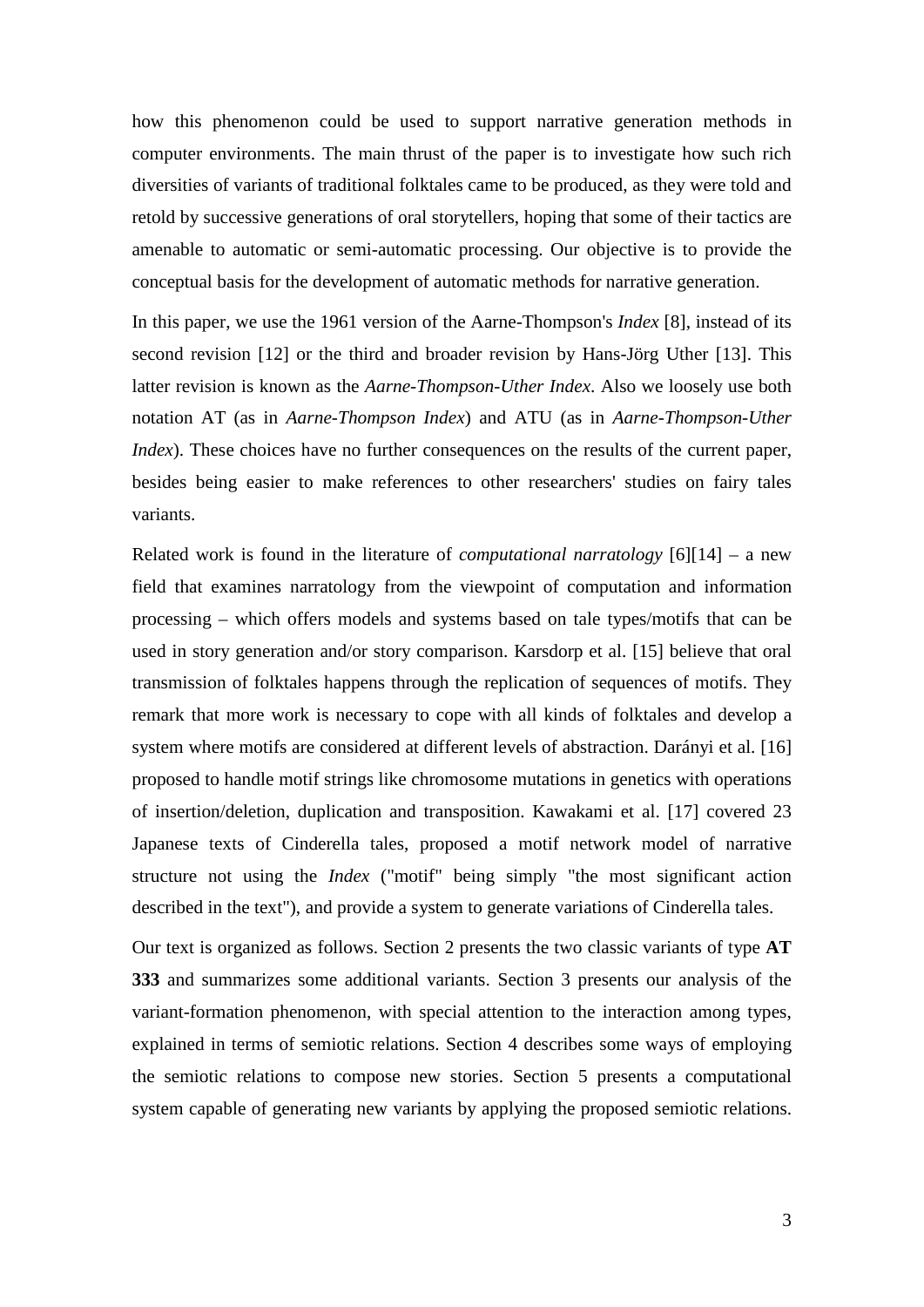Section 6 contains the concluding remarks. The full texts of the variants mentioned in the paper are available in a separate online document.<sup>[1](#page-3-0)</sup>

# **2. Variants of type AT 333**

In the *Index*, the type of interest, **AT 333**, characteristically named **The Glutton**, is basically described in two major episodes as follows [8, p. 125]:

The wolf or other monster devours human beings until all of them are rescued alive from his belly.

I. **Wolf's Feast.** By masking as mother or grandmother the wolf deceives and devours a little girl whom he meets on his way to her grandmother's.

II. **Rescue.** The wolf is cut open and his victims rescued alive; his belly is sewed full of stones and he drowns, or he jumps to his death.

# **2.1. The two classic variants**

The first classic variant, *Le Petit Chaperon Rouge* (Little Red Riding Hood), was composed in France in 1697, by Charles Perrault [\[18\],](#page-34-0) during the reign of Louis XIV<sup>th</sup>. It consists of the first episode alone, so that there is no happy ending, contrary to what children normally expect from nursery fairy tales. The little girl, going through the woods to see her grandmother, is accosted by the wolf who reaches the grandmother's house ahead of her. The wolf kills the grandmother and takes her place in bed. When the girl arrives, she is astonished at the grandmother's large ears, large eyes, etc., until she asks about her huge teeth, whereat the wolf gobbles her up. Following a convention of the genre of admonitory fables, a "moralité" is appended, to the effect that well-bred girls should not listen to strangers, particularly when they pose as "gentle wolves". Figure 1 shows well-known illustrations made by the famous French artist Gustave Doré (1832 – 1883) for a 1862 French edition of the Perrault's stories.

<span id="page-3-0"></span><sup>&</sup>lt;sup>1</sup> [http://www-di.inf.puc-rio.br/~furtado/LRRH\\_texts.pdf](http://www-di.inf.puc-rio.br/%7Efurtado/LRRH_texts.pdf)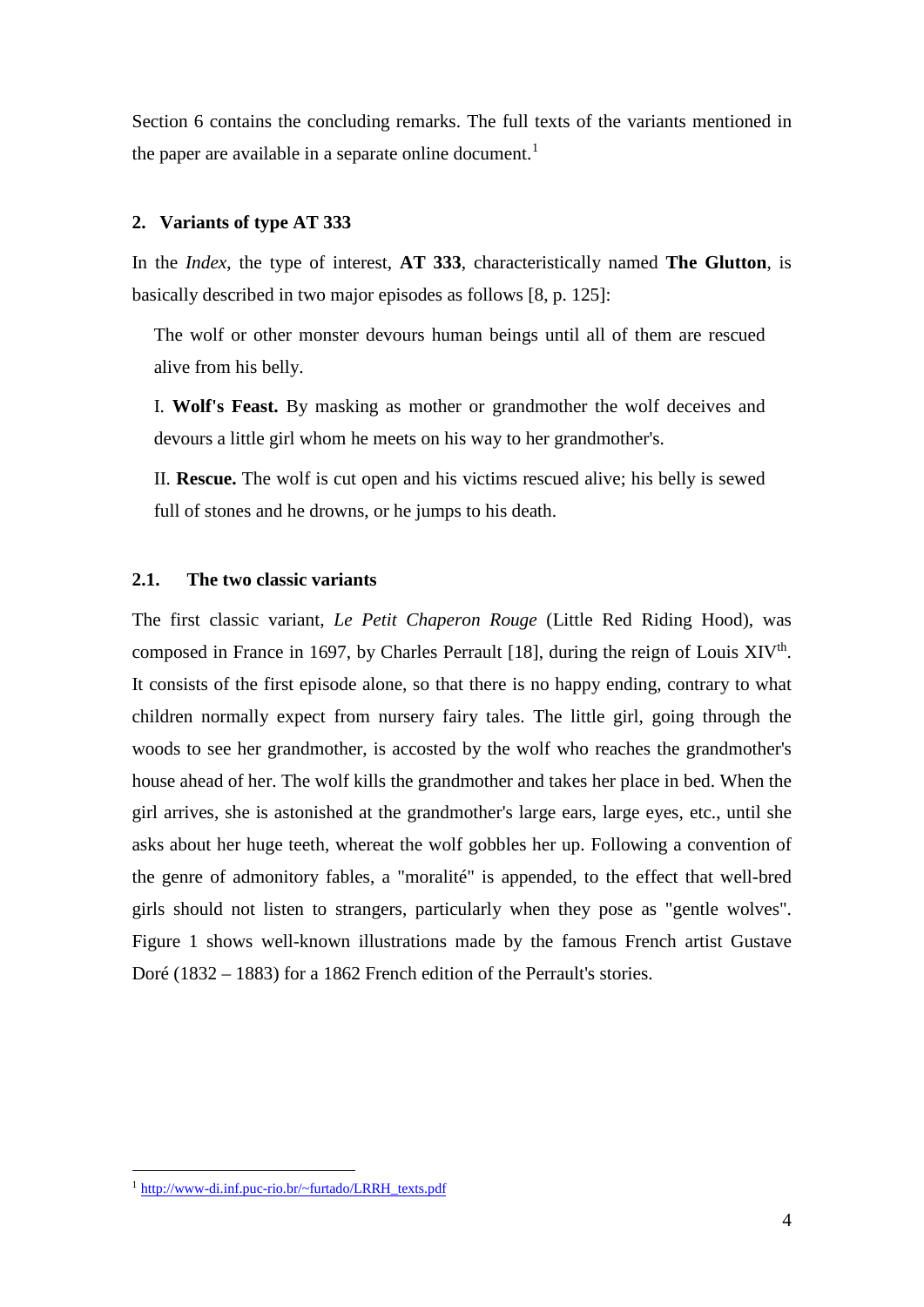

**Figure 1.** Illustrations of *Compère le Loup* by Gustave Doré for the book *Contes* by C. Perrault, in a 1862 French edition. Images reproduced under "fair use" and/or public domain policy.

The second and more influential classic variant is that of the Grimm brothers (Jacob and Wilhelm), written in German, entitled *Rotkäppchen* (Little Red Cap) [\[19\],](#page-34-1) first published in 1812. The girl's question about the wolf's teeth is replaced by: "But, grandmother, what a dreadful big mouth you have!" This is a vital change – not being bitten, the victims are gobbled up alive – and so the Grimm variant can encompass the two episodes prescribed for the **AT 333** type. Rescue is effected by a hunter, who finds the wolf sleeping and cuts his belly, allowing girl and grandmother to escape. The wolf, his belly filled with heavy stones fetched by the girl, wakes up, tries to run away and falls dead, unable to carry the weight. As a moral addendum to the happy ending, the girl promises to never again deviate from the path when so ordered by her mother. Having collected the story from two distinct sources, the brothers wrote a single text with a second finale, wherein both female characters show that they had learned from their experience with the villain. A second wolf comes in with similar proposals. The girl warns her grandmother who manages to keep the animal outside, and eventually they cause him to fall from the roof into a trough and be drowned.

# **2.2. Some other variants**

In [\[11\],](#page-33-6) no less than 58 folktales are examined as belonging to the types **ATU 333** (Little Red Riding Hood) and **ATU 123** (The Wolf and the Kids), which are quite similar types, as explained by Tehrani [11, p. 3]: "First, ATU 333 features a single victim (a group of siblings) who is a human girl, whereas ATU 123 features multiple victims who are animals. Second, in ATU 333 the victim is attacked in her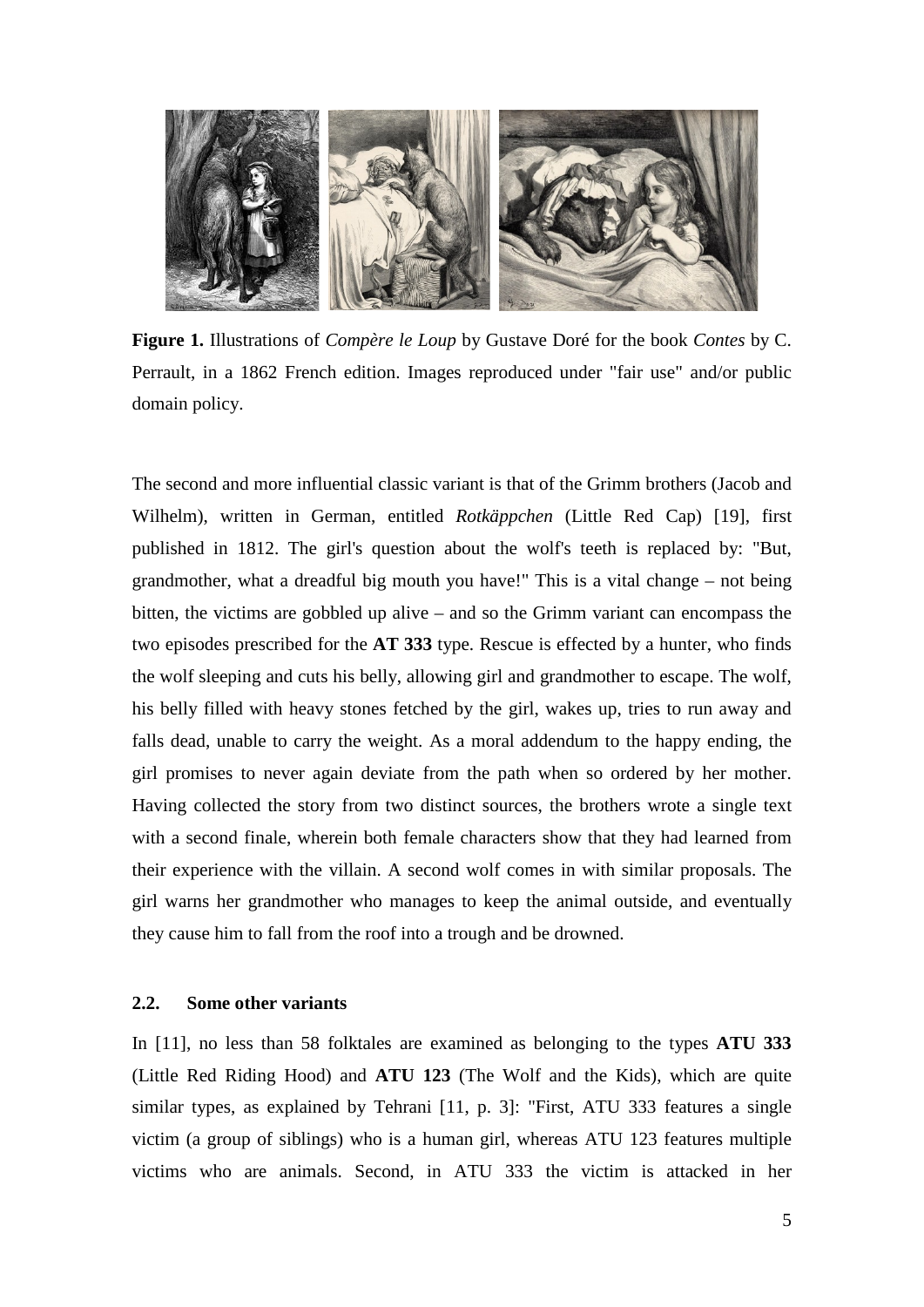grandmother's house, while in ATU 123 the victims are attacked in their own home." Here we shall merely review seven **AT 333** tales to the classic ones of the previous section, including a Brazilian one that is not mentioned by Tehrani [op. cit.].

Since several variants do not mention a red hood or a similar piece of clothing as attribute of the protagonist, the conjecture was raised that this was Perrault's invention, later imitated by the Grimm's. However a tale written in Latin by Egbert de Liège in the 11th century, *De puella a lupellis seruata* (About a Girl Saved from Wolf Cubs) [\[20\],](#page-34-2) arguably prefiguring some characteristics of **AT 333**, features a red tunic that is not merely ornamental but plays a role in the events. The girl had received it as a baptismal gift from her godfather. When she was once captured by a wolf and delivered to its cubs to be eaten, she suffered no harm. The virtue of baptism, visually represented by the red tunic, gave her protection. The cubs, their natural ferocity subdued, gently caressed her head covered by the tunic. The moral lesson, in this case, is consonant with the teaching of the *Bible*[2](#page-5-0) .

Whilst in the variants considered so far the girl is presented as naïve, in contrast to the clever villain, the situation is reversed in the *Conte de la Mère-grand* (The Story of Grandmother), collected by folklorist Achille Millien in the French province of Nivernais, circa 1870, and later published by Paul Delarue [\[21\].](#page-34-3) In this variant, which some scholars believe to be closer to the primitive oral tradition, the villain is a "bzou", a werewolf. After killing and partly devouring the grandmother's body, he stores some of her flesh and fills a bottle with her blood. When the girl comes in, he directs her to eat and drink from these ghastly remains. Then he tells her to undress and lie down on the bed. Whenever the girl asks where to put each piece of clothing, the answer is always: "Throw it in the fire, my child; you don't need it anymore." In the ensuing dialogue about the peculiar physical attributes of the fake grandmother, when the question about her "big mouth" is asked the bzou gives the conventional reply: "All the better to eat you with, my child!" – but this time the action does not immediately follow the words. What happens instead is that the girl asks permission to go out to relieve herself, which is a ruse whereby she ends up outsmarting the villain and safely going back home<sup>[3](#page-5-1)</sup>. There is a possibility that the oral tale collected in Nivernais dates back long before Perrault penned his tale. In this case, Perrault adapted it for the French court

<span id="page-5-0"></span><sup>&</sup>lt;sup>2</sup> Daniel VI, 27: He delivereth and rescueth, and he worketh signs and wonders in heaven and in earth, who hath delivered Daniel from the power of the lions.

<span id="page-5-1"></span><sup>&</sup>lt;sup>3</sup> cf.<http://expositions.bnf.fr/contes/gros/chaperon/nivers.htm>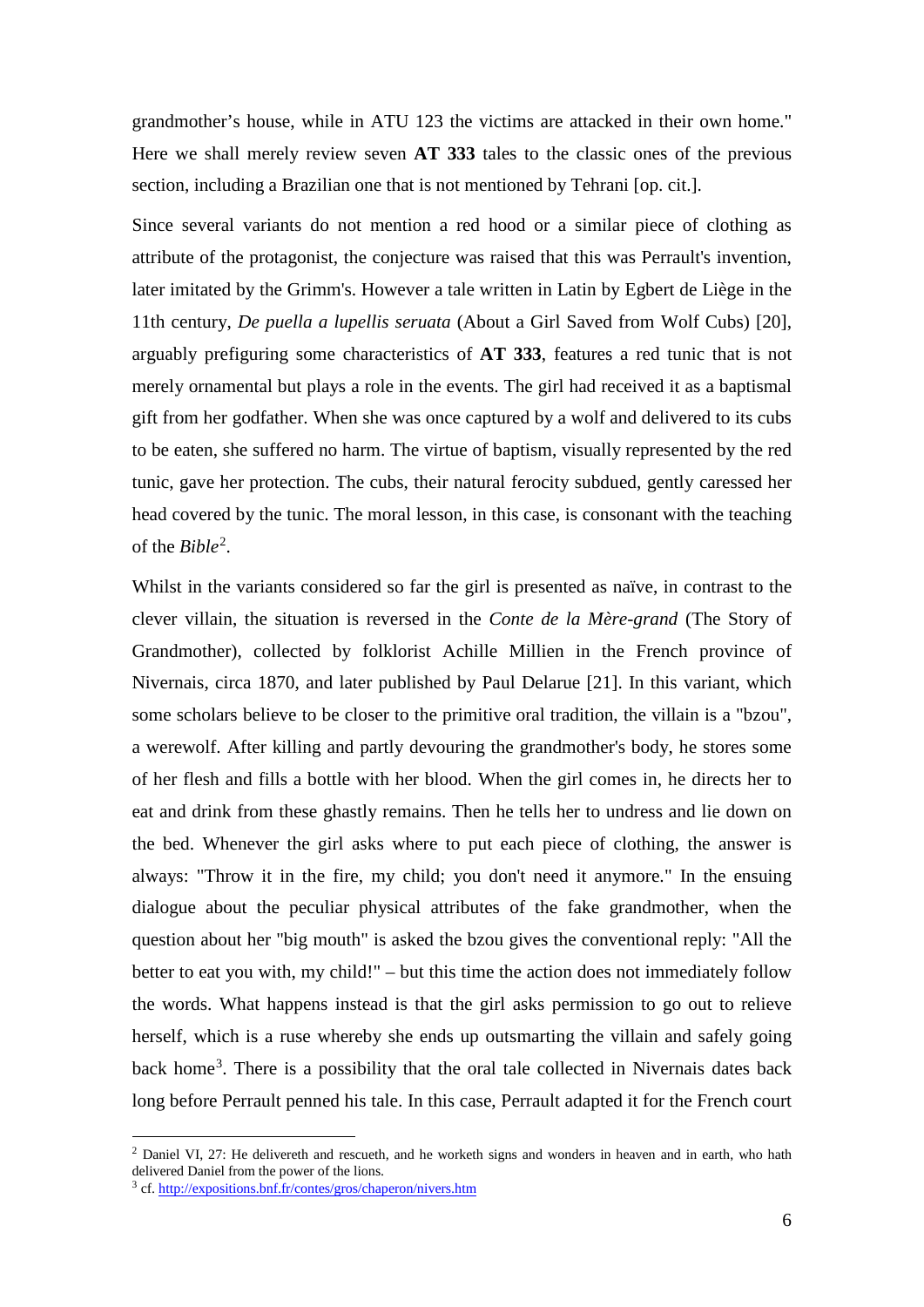of Louis XIV, eliminating the cannibal drinking and the detailed striptease, although the girl undresses and gets into bed with the wolf [22, p. 587].

An Italian variant published by Italo Calvino, entitled *Il Lupo e le Tre Ragazze* (The Wolf and the Three Girls) [\[23\],](#page-34-4) adopts the trebling device [\[7\]](#page-33-2) so common in folktales, making three sisters, one by one, repeat the action of taking victuals to their sick mother. The wolf intercepts each girl but merely demands the food and drink that they carry. The youngest girl, who is the protagonist, throws at the wolf a portion that she had filled with nails. This infuriates the wolf, who hurries to the mother's house to devour her and lay in wait for the girl. After the customary dialogue with the wolf posing as the mother, the animal also swallows the girl. The townspeople observe the wolf coming out, kill him and extract mother and girl alive from his belly. But that is not all, as Calvino admits in an endnote. Having found the text as initially collected by Giambattista Basile, he had deliberately omitted what he thought to be a too gruesome detail ("una progressione troppo truculenta"): after killing the mother, the wolf had made "a door latch cord out of her tendons, a meat pie out of her flesh, and wine out of her blood". Repeating the strange above-described episode of the *Conte de la Mèregrand*, the girl is induced to eat and drink from these remains, with the aggravating circumstance that they belonged to her mother, rather than to a more remotely related grandparent.

Turning to China, one encounters the tale *Lon Po Po* (Grammie Wolf), translated by Ed Young [\[24\],](#page-34-5) which again features three sisters but, unlike the Western folktale cliché, shows the eldest as protagonist, more experienced and also more resourceful than the others. The mother, here explicitly declared to be a young widow, goes to visit the grandmother on her birthday, and warns Shang, the eldest, not to let anyone inside during her absence. A wolf overhears her words, disguises as an old woman and knocks at the door claiming to be the grandmother. After some hesitation, the girls allow him to enter and, in the dark, since the wolf claims that light hurts his eyes, they go to bed together. Shang, however, lighting a candle for a moment catches a glimpse of the wolf's hairy face. She convinces him to permit her two sisters to go outside under the pretext that one of them is thirsty. And herself is also allowed to go out, promising to fetch some special nuts for "Grammie". Tired of waiting for their return, the wolf leaves the house and finds the three sisters up in a tree. They persuade him to fetch a basket mounted on which they propose to bring him up, in order to pluck with his own hands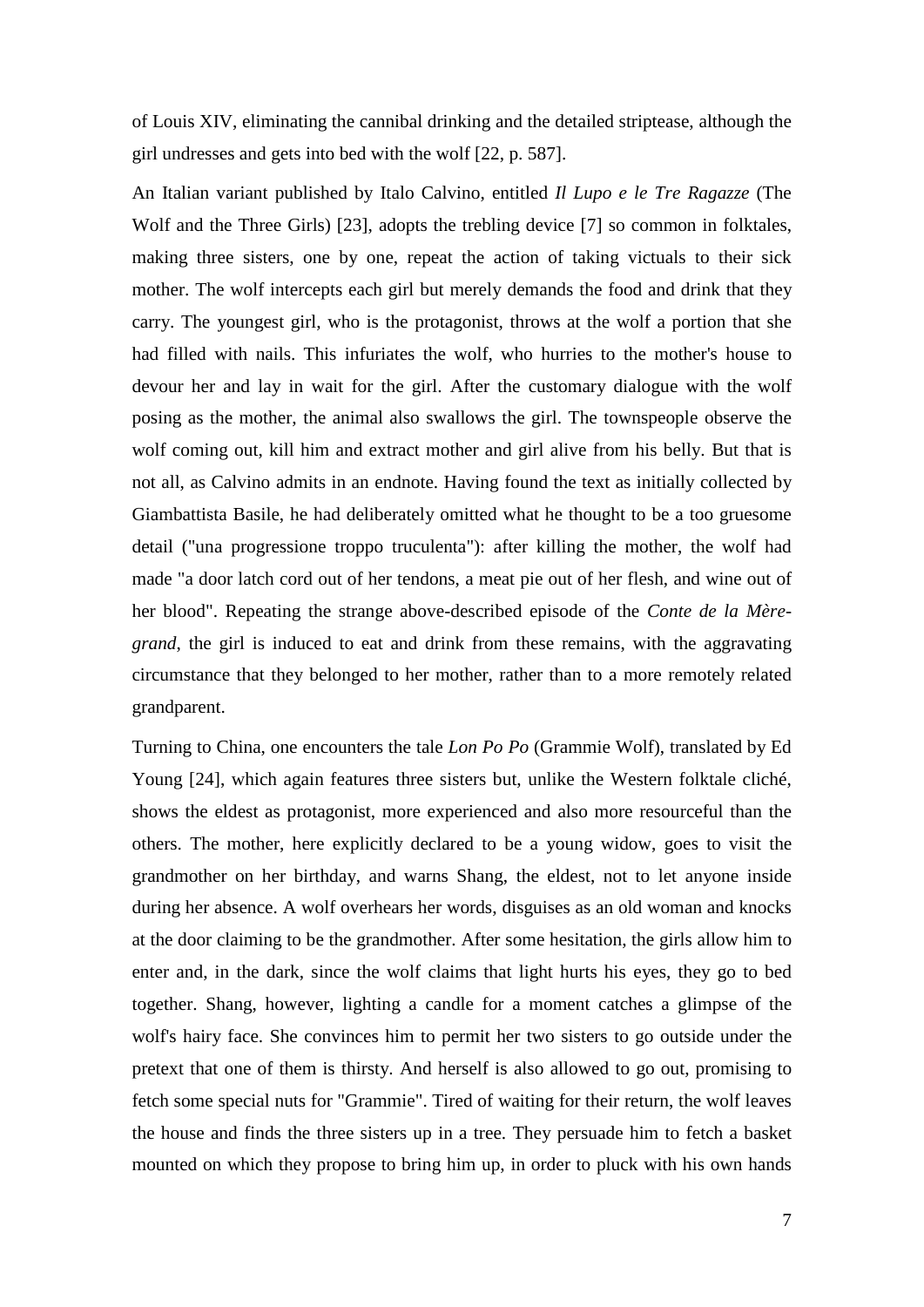the delicious nuts. They pull on the rope attached to the basket, but let it go so that the wolf is seriously bruised. And he finally dies when the false attempt is repeated for the third time.

Another Chinese variant features a bear as the villain: *Hsiung chia P`o* (Goldflower and the Bear) [\[25\],](#page-34-6) translated by Chiang Mi. The crafty protagonist, Goldflower, is once again an elder sister, living with her mother and a brother. The mother leaves them for one day to visit their sick aunt, asking the girl to take care of her brother and call their grandmother to keep them company during the night. The bear knocks at the door, posing as the grandmother. Shortly after he comes in, the girl – in spite of the darkness – ends up disclosing his identity. She manages to lock the boy in another room, and then obeys the bear's request to go to bed at his side. The villain's plan is to eat her at midnight, but she asks to go out to relieve her tummy. As distrustful as the werewolf in the before-mentioned French variant, the bear ties one end of a belt to her hand – an equally useless precaution. Safely outside on top of a tree, Goldflower asks if he would wish to eat some pears, to be plucked with a spear, which the famished beast obligingly goes to fetch in the house. The girl begins with one fruit, but the next thing to be thrown into his widely open gullet is the spear itself. Coming back in the morning, the mother praises the brave little Goldflower.

One variant, published in Portugal by Guerra Junqueiro [\[26\],](#page-34-7) entitled *O Chapelinho Encarnado* (The Little Red Hat), basically follows the Grimm brothers pattern. A curious twist is introduced: instead of luring the girl to pick up wild flowers, the wolf points to her a number of medicinal herbs, all poisonous plants in reality, and she mistakes him for a doctor. At the end, the initiative of filling the belly of the wolf with stones is attributed not to the girl, but to the hunter, who, after skinning the animal, merrily shares the food and drink brought by the girl with her and her grandmother.

The highly reputed Brazilian folklorist Camara Cascudo included in his collection [\[27\]](#page-34-8) a variant, O *Chapelinho Vermelho* (The Little Red Hat), which also follows the Grimm brothers pattern. The mother is introduced as a widow and the name of the girl is spelled out: Laura. Although she is known, as the conventional title goes, by a nickname translatable as "Little Red Hat", what she wears every day is a red parasol, given by her mother. One more particularity is that, upon entering her grandmother's house, the girl forgets to close the door, so that finding the door open is what strikes the hunter as suspicious when he approaches the house. The hunter bleeds the wolf with a knife and,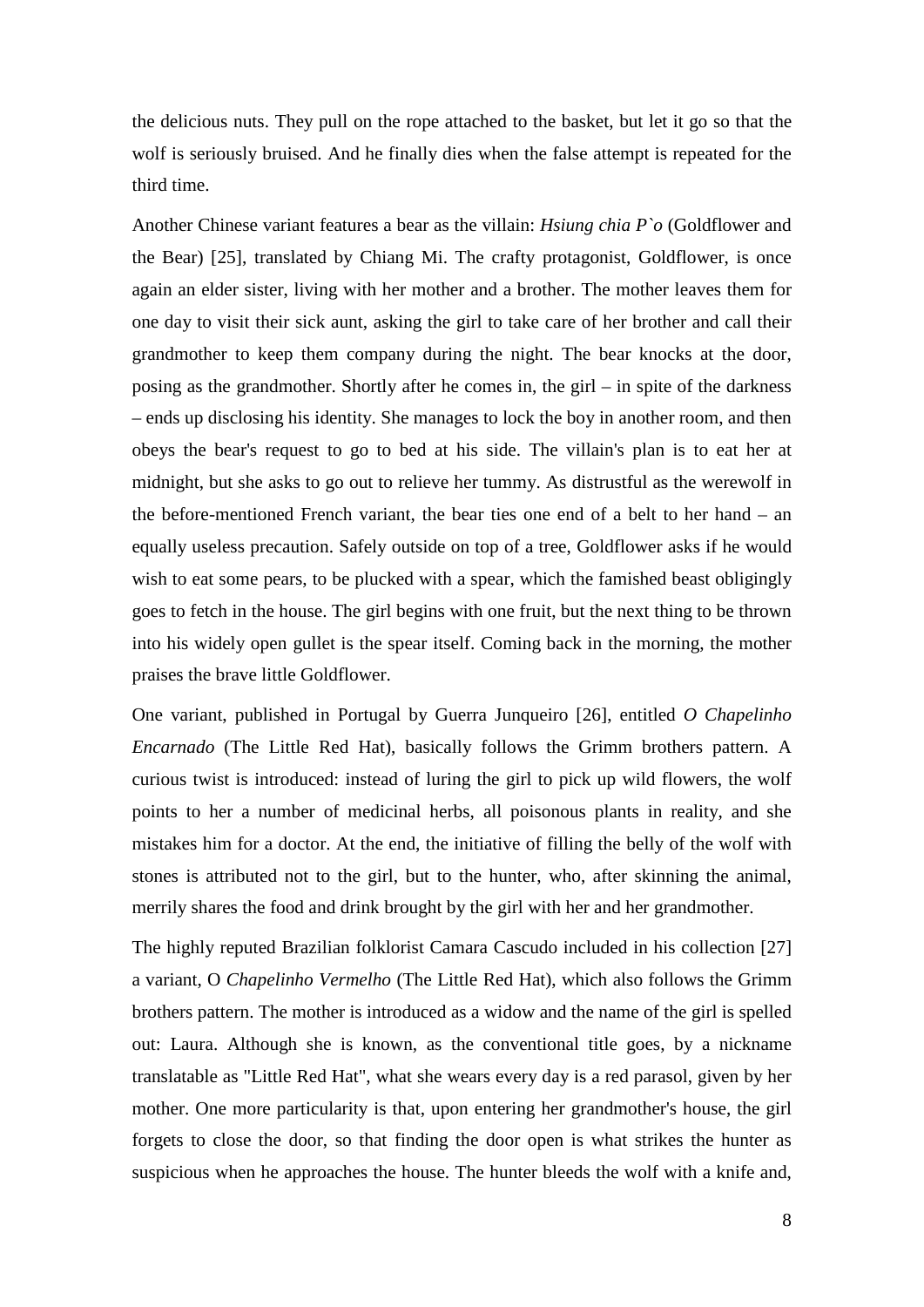noticing his distended belly, proceeds to open it thus saving the two victims. Nothing is said about filling the wolf's belly with stones, the wounds inflicted by the hunter's knife having been enough to kill him. Two prudent lessons are learned: (1) Laura would not forget her mother's recommendation to never deviate from the path, the specific reason being given here that there existed evil beasts in the wood; (2) living alone should no longer be an option for the old woman, who from then on would dwell with her daughter and granddaughter.

## **3. Comments on the formation of variants**

# **3.1. Classical differences among variants**

It is a truism that people tend to introduce personal contributions when retelling a story. There are also cultural time and place circumstances that require adaptations. For example, in the times of Louis  $XIV<sup>th</sup>$ , to be or not to be born from a noble family was still a serious issue. So, in the first written publication of *The Story of Beauty and the Beast* [\[28\],](#page-34-9) when the prince tells his mother that he is anxious to marry the girl who had just made him recover his human form, the haughty queen is scandalized upon hearing that Belle is merely the daughter of a merchant – a troublesome scene not repeated in any of the later variants. Likewise, in the Arab world the prince would in no way be allowed to meet Cinderella in a ballroom – he falls in love without having ever seen her (cf. "Le Bracelet de Cheville" in the Mardrus translation of *One Thousand and One Nights* [\[29\]\)](#page-34-10).

Other differences among variants may result from the level of education of the oral storytellers, affecting how spontaneous they are, and the attitude of the collectors who may either prefer to reproduce exactly what they hear or introduce corrections and rational explanations while omitting indecorous or gruesome scenes. On the storyteller's part, however, this tendency is often attenuated by an instinctive pact with the audience – with children, in special – in favor of faithful repetition, preferably employing the very same words. Indeed the genre of folktales is strongly marked by *conventions* which, to a remarkable extent, remain the same in different times and places. The folklorist Albert Lord called *tension of essences* the compulsion that drives all singers (i.e. traditional oral storytellers) to strictly enforce such conventions [30, p. 98]: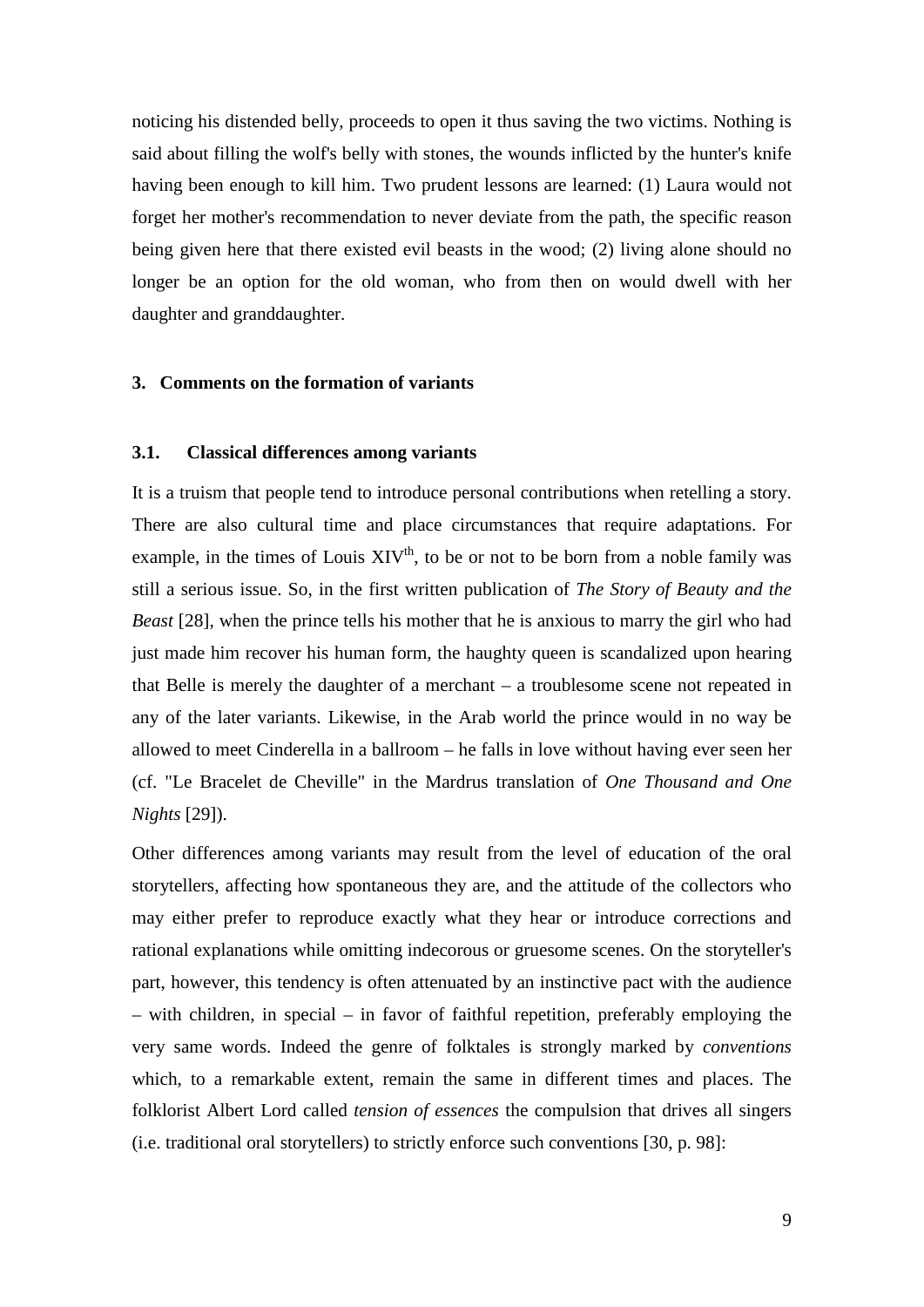"In our investigation of composition by theme this hidden tension of essences must be taken into consideration. We are apparently dealing here with a strong force that keeps certain themes together. It is deeply imbedded in the tradition; the singer probably imbibes it intuitively at a very early stage of his career. It pervades his material and the tradition. He avoids violating the group of themes by omitting any of its members. [We shall see] that he will even go so far as to substitute something similar if he finds that for one reason or another he cannot use one of the elements in its usual form."

The notion of tension of essences may perhaps help explaining not only the total permanence of some variants within the frontiers of a type, but also the emergence of transgressive variants, which absorb features pertaining to other types, sometimes even provoking a sensation of strangeness. When an oral storyteller feels the urge "to substitute something similar" in a story, the chosen "something" should, as an effect of the tension-of-essences forceful compulsion, still belong to the folktale genre – but what if the storyteller's repertoire comprises more than one folktale type? As happens with many classifications, the frontiers between the types in the *Index* are often blurred, to the point that one or more motifs can be shared and some stories may well be classified in more than one type. So a viable hypothesis can be advanced that some variants did originate through, so to speak, a *type-contamination* phenomenon.

In this paper, contamination has the meaning of interactions between types or between oral and literary traditions. This connotation is different from the usual meaning of contamination, at least from two points of view. Firstly, it is different from the outdated concept of contamination resulting from the idea of "oral tradition as corruption" that changes more pure or genuine fairy tales. This outdated concept has its origins in early thoughts by Antti Aarne when he was building the first version of what became the Aarne-Thompson-Uther index, as explained by Vaz da Silva [\[31\]:](#page-34-11)

"… each tale type was defined on the basis of a particular set of motifs. But folktales actually shuffle motifs continuously, displaying ever-new variants. Therefore, discrepancies became apparent between preset tale types and protean folktales. Aarne attempted to resolve such discrepancies by postulating that "originally" every motif was part of one tale exclusively, so that motif mix-ups are due to latter borrowings between tales. He thought such borrowings result from corruption due to imperfect oral transmission. The rationale is as follows: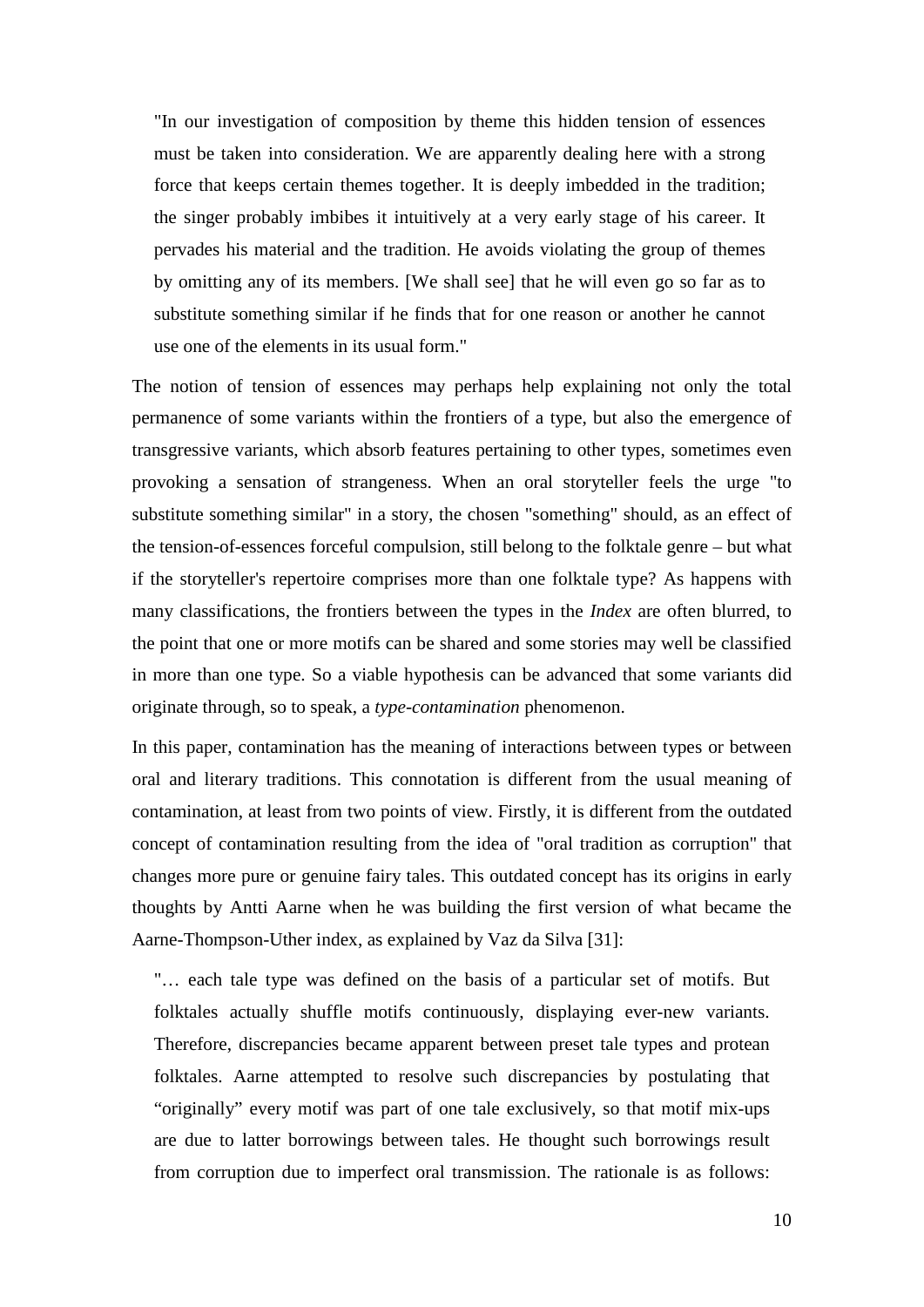Since oral tradition is based on memory, which is intrinsically faulty, new variants of tales become increasingly corrupted. As tellers forget motifs, materials from other stories tiptoe in. Therefore, contamination results from corruption, which is endemic in oral tradition."

Secondly, our understanding of contamination does not consider the usual contraposition between literary and oral fairy tales, where the later are the real, pure, genuine, or uncontaminated fairy tales. In opposition to this, we understand contamination as an evolution of content, which emerges from type interactions independently of the style (oral or literary). Although we are not concerned with the flow direction of style interactions, we believe that literary versions of fairy tales (e.g. Perrault and the Grimms) are based on oral folktales, rather than vice versa. At least this is the case of "Little Red Riding Hood", as found in [\[32\].](#page-34-12) Moreover, oral traditions probably originated long before the emergence of the literature record. Indeed, Graça da Silva et al. [\[33\]](#page-34-13) showed that the tale "The Smith and the Devil" dates back 6,000 years to the very beginning of the Bronze Age. Tehrani et al. [\[32\]](#page-34-12) and Graça da Silva et al. [op. cit.] consider that folktales evolve through similar processes as biological species (such as variation, selection, and inheritance) and, then, they apply phylogenetic analysis to folktales. Data for their study come from the category of "Tales of Magic" (ATU 300 – ATU 749) of the *Aarne-Thompson-Uther Index*. More than finding a tree of evolution for a specific folktale, Graça da Silva et al. [op. cit.] cast light into the question about the origins of the Proto-Indo-European language speakers (suggesting that these people lived at the very beginning of the Bronze Age). However, in the present paper, we focus neither on finding ancestors of specific folktales nor on applying flow-based procedures (such as genetic-based processes) to story generation. In this paper we focus on the task of finding logical mechanisms in type contamination that can work as driving forces of the evolution of storytelling variants.

# **3.2. Semiotic relations**

We propose to study type interactions as a possible factor in the genesis of variants. We shall characterize the interactions that may occur among types, also involving motifs, by way of *semiotic relations*, taking an approach we applied before to the conceptual modelling of both literary genres and business information systems [\[9\]](#page-33-4)[\[34\]](#page-35-0)[\[35\].](#page-35-1) We distinguish four kinds of semiotic relations (Table 1), associated with the so-called *four*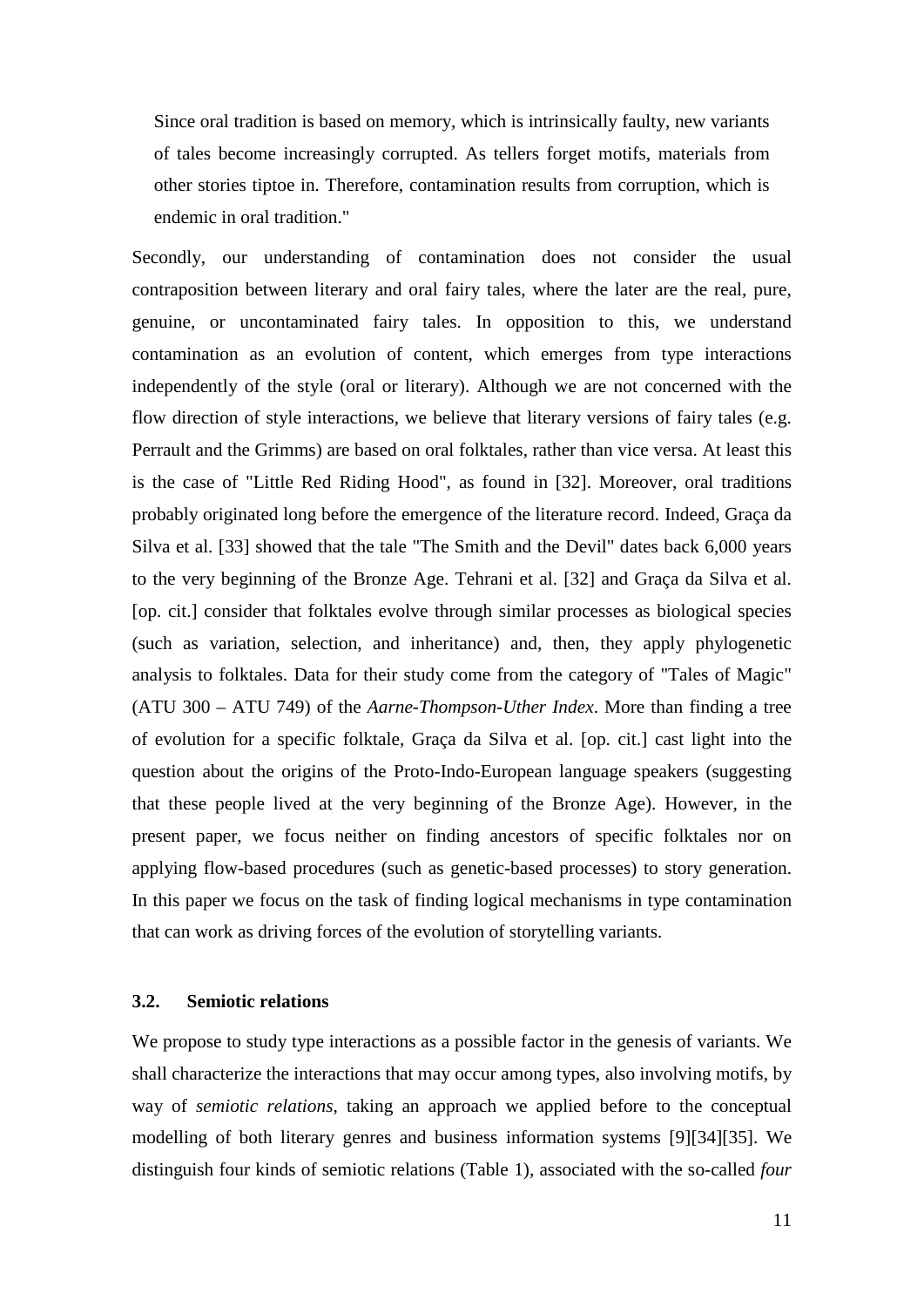*master tropes* [\[36\]](#page-35-2)[\[37\],](#page-35-3) whose significance has been cogently stressed by a literary theory scholar, Jonathan Culler, who regards them "as a system, indeed *the* system, by which the mind comes to grasp the world conceptually in language" [38, p. 72]. For the ideas and for the nomenclature in the Table 1, we are mainly indebted to the pioneering semiotic studies of Ferdinand de Saussure [\[39\].](#page-35-4)

#### **Table 1.** Semiotic relations.

| <b>Semiotic Relation</b> | <b>Meaning</b> | <b>Operator</b> | <b>Type Relationship</b> | <b>Trope</b> |
|--------------------------|----------------|-----------------|--------------------------|--------------|
| syntagmatic              | connection     | and             | complements              | metonymy     |
| paradigmatic             | similarity     | or              | analogously replaces     | metaphor     |
| meronymic                | unfolding      | part-whole      | unveals elements to      | synecdoche   |
| antithetic               | opposition     | not             | is in opposition to      | <i>arony</i> |

The next sections illustrate the meaning of each of the four semiotic relations (Table 1), as applied to the derivation of folktale type variants stemming from AT 333.

## **3.2.1. Syntagmatic relation with type AT 123**

As mentioned at the beginning of section 2, the *Index* describes type **AT 333** as comprising two episodes, namely **Wolf's Feast** and **Rescue**, but the classic Perrault variant does not proceed beyond the end of the first episode. As a consequence, one is led to assume that the **Rescue** episode is not essential to characterize **AT 333**. On the other hand, the situation created by **Wolf's Feast** is a long distance away from the happy-ending that is commonly expected in nursery fairy tales. A continuation in consonance with the **Rescue** episode, exactly as described in the *Index*, is suggested by **AT 123: The Wolf and the Kids**, a type pertaining to the group of **Animal Tales**, which contains the key motif **F913: Victims rescued from swallower's belly**.

The connection (syntagmatic relation) whereby **AT 123** *complements* **AT 333** is explicitly declared in the *Index* by "cf." cross-references [8, p. 50, p. 125]. Moreover the Grimm brothers variant, which has the two episodes, is often put side by side with another story equally collected by them, *The Wolf and the Seven Little Kids* [\[19\],](#page-34-1) clearly of type **AT 123**.

Still it must be noted that several of the variants reported here do not follow the Grimm pattern in the **Rescue** episode. They diverge with respect to the outcome, which, as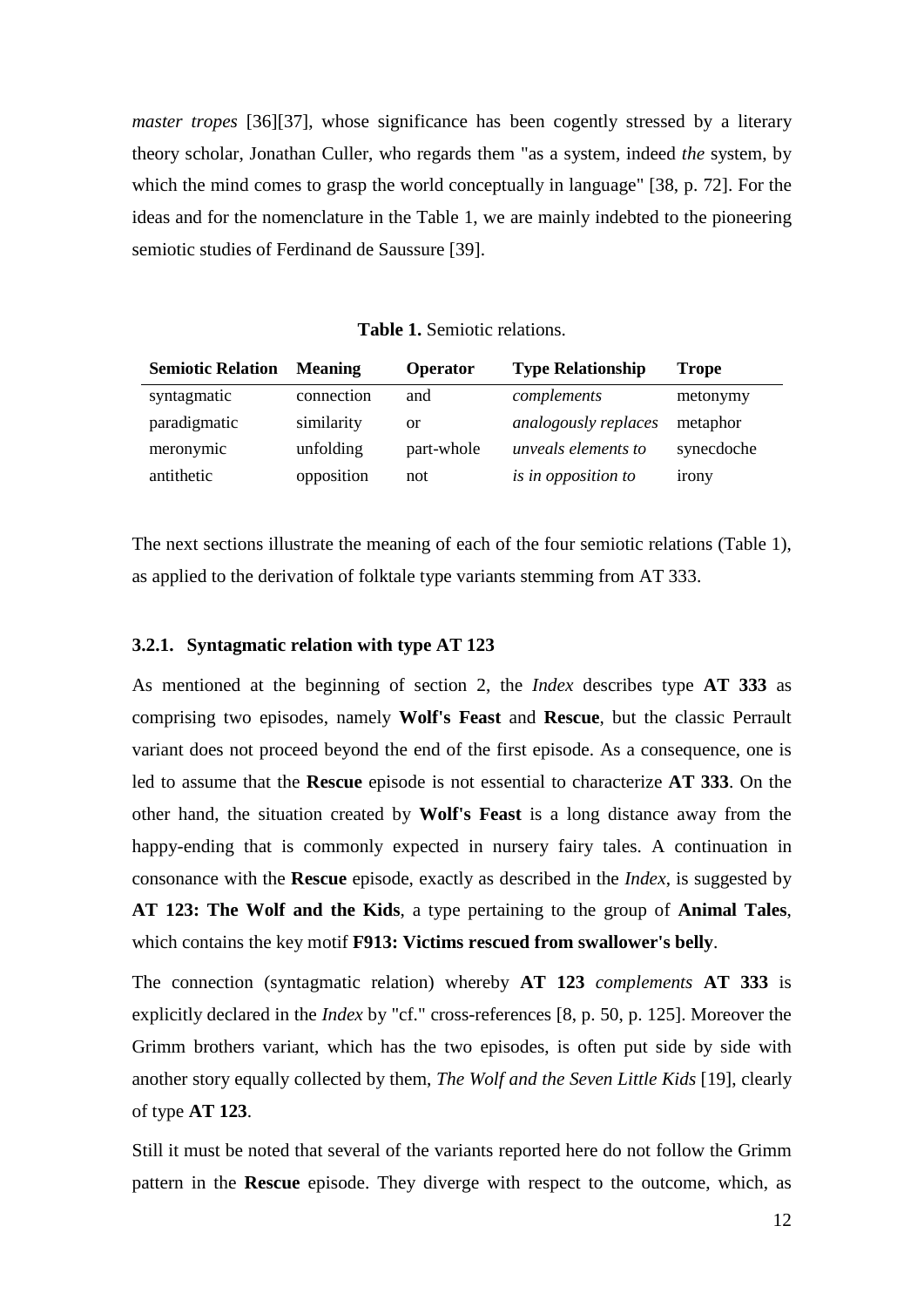seen, may involve the death of the girl, or her rescue after being devoured, or even her being totally preserved from the villain's attempts either by miraculous protection or by her successful ruses.

## **3.2.2. Paradigmatic relation with type AT 311B\***

For the Grimm variant, as also for those that follow its pattern (e.g. the Italian and the two Portuguese variants in section 3), certain correspondences or analogies can be traced with variants of type **AT 311B\***: **The Singing Bag**, which is immensely popular in Africa and known outside that continent mainly in Spain and Brazil (probably by travelling there via slaves, as conjectured by Swart [\[40\]\)](#page-35-5). This type is present in 9 traditions (Central African, Spanish (Catalan), Brazilian, Cuban, Portuguese, Gypsy, Egyptian, Iraqi, Russian), according to the search tool for the geographic distribution of types developed by Artem Kozmin  $(1976-2013)^4$  $(1976-2013)^4$ . A striking example of this type is another story collected in Brazil by Camara Cascudo [\[27\],](#page-34-8) *A Menina dos Brincos de Ouro* (The Girl with Golden Earrings). Here the villain is neither an animal nor a werewolf; he is a very ugly old man, still with a fearsome aspect but no more than human. The golden earrings, a gift from her mother, serve as the girl's characteristic attribute and have a function in the plot. As will be noted in the summary below, the villain's bag becomes the wolf's belly of the Grimm variant, and what is done to the bag mirrors the act of cutting the belly and filling it with stones. In this sense, the **AT 311B\*** variant *analogously replaces* the Grimm variant.

One day the girl went out to bring water from a fountain. Having removed her earrings to wash herself, she forgot to pick them up before returning. Afraid to be reprimanded by her mother, she walked again to the fountain, where she was caught by the villain and sewed inside a bag. The man intended to use her to make a living. At each house that he visited, he advertised the magic bag, which would sing when he menaced to strike it with his staff. Everywhere people gave him money, until he came inadvertently to the girl's house, where her voice was recognized. He was invited to eat and drink, which he did in excess and fell asleep, whereat the bag was opened to free the girl and then filled with excrement. At the next house visited, the singing bag failed to work; beaten with the staff, it ruptured spilling its contents.

<span id="page-12-0"></span> <sup>4</sup> <http://starling.rinet.ru/kozmin/tales/index.php?index=types>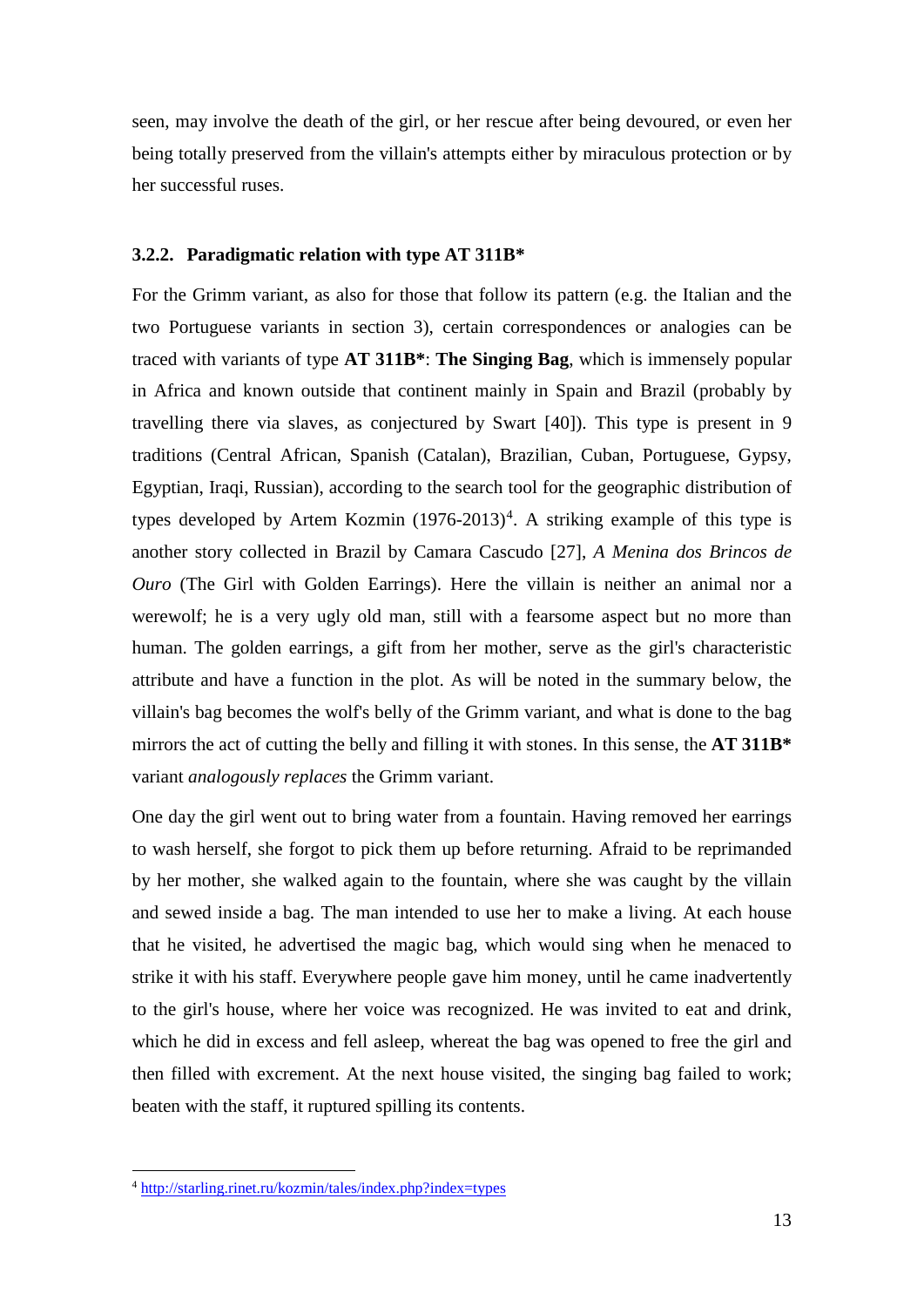#### **3.2.3. Meronymic relation with type AT 437**

In *The Story of Grandmother* by Paul Delarue [\[21\]](#page-34-3) (section 3 above), the paths taken by the girl and the werewolf to reach the old lady's house are called, respectively, the Path of Needles and the Paths of Pins. And, strangely enough, while walking along her chosen path, the little girl "enjoyed herself picking up needles". At first one might try to classify these needles under motif **R135**, which covers different objects serving to mark a path, either as a clue to help finding the way, like the white pebbles in the tale of *Hansel and Gretel* [\[19\],](#page-34-1) or as a lure leading to a trap, like the silver objects resembling fried grains of rice in *A Parrot Called Hiraman* [\[41\].](#page-35-6) But none of these explanations is applicable here: on the one hand, the little girl knew perfectly well the way to her grandmother's house, and, on the other hand, the wolf had no need to attract her to a place whereto she was going on her own accord. So, except for this brief and puzzling mention, these objects remain as meaningless details, having no participation in the story. There are variants in which the girl prefers the path of pins instead of the path of needles. For Delaure, these paths of pins and needles are puerile details, which were dropped in Perrault's version for this very reason [\[42\].](#page-35-7) But for other authors, the references to needles and pins are explained by the ethnographic context found in small French villages, in which sewing and seamstresses are closely related to women and marriage. In this context, needles seem to signify the sexuality of an older woman or a girl looking for a husband and pins seem to be a symbol of puberty [\[42\]](#page-35-7)[\[22\].](#page-34-14)

Browsing through the *Index*, we see that needles and pins are often treated as wondrous objects (motifs **D1181: Magic Needle** and **D1182: Magic Pin**). And traversing the *Index* hierarchy upwards, from motifs to types, we find them playing a fundamental role in type **AT 437: The Needle Prince** (also named **The Supplanted Bride**), described as follows [8, p. 140]: "The maiden finds a seemingly dead prince whose body is covered with pins and needles and begins to remove them ... ". Those motifs are thus *expanded* into a full narrative in **AT 437**. Furthermore, through a contamination process, elements of **AT 437** tales can be part of **AT 333** variants. In this case, we can say that AT 437 *unveils elements to* **AT 333**.

Especially relevant to the present discussion is an **AT 437** variant from Afghanistan, entitled *The Seventy-Year-Old Corpse*, reported by Dorson [\[43\],](#page-35-8) which has several elements in common with "The Story of Grandmother" – although it is a tale full of typical Afghan traditions, such as girls marrying far older men, concubines, and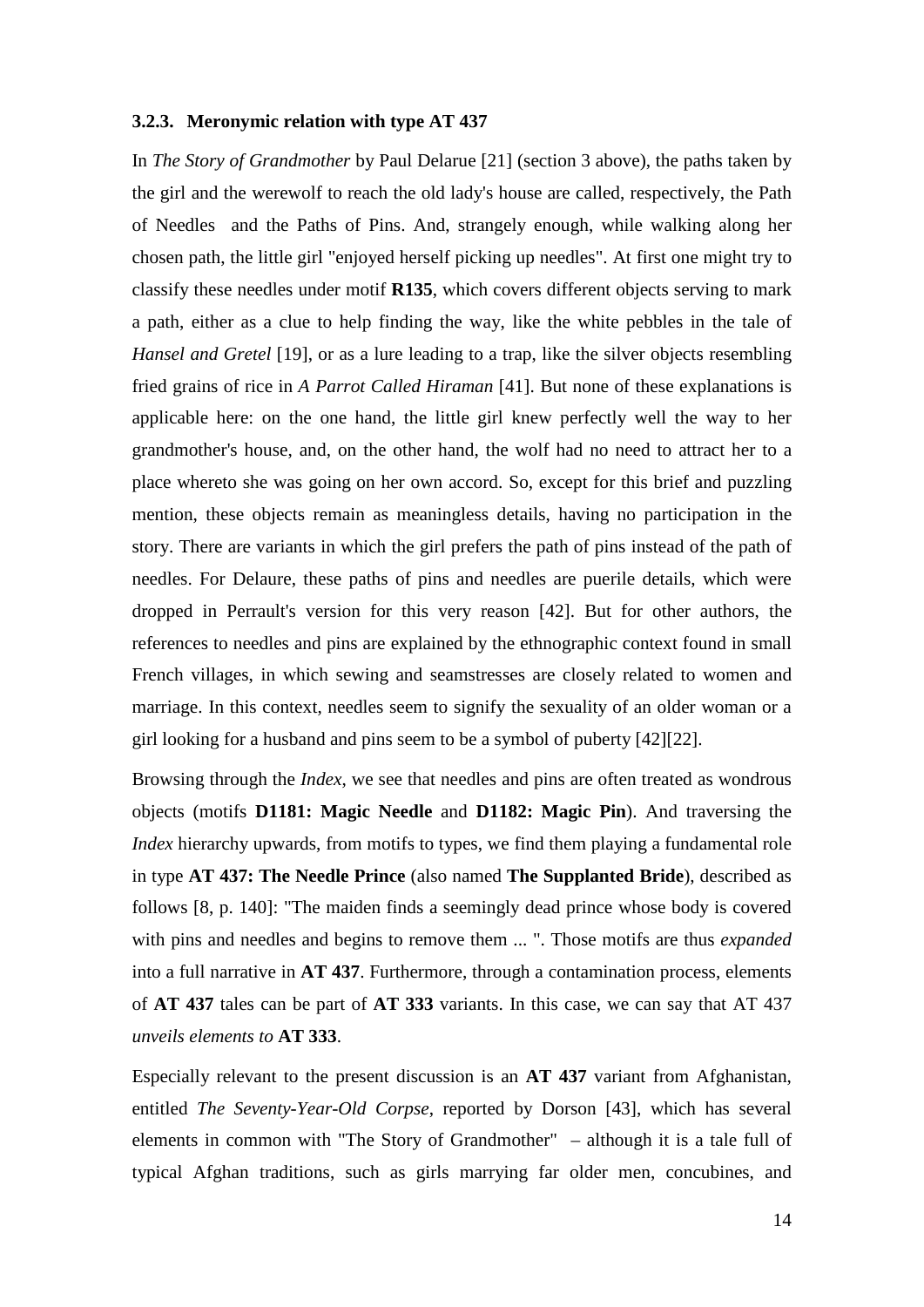religious references. In this tale, the girl (called "the old man's daughter") lives alone with her old father, who takes her to visit her aunt. We are told that, instead of meeting the aunt, the girl finds a seventy year old corpse covered with needles, destined to revive if someone would pick the needles from his body. The girl is deceived by a concubine, whom the girl naively trusts. The concubine marries the "corpse" and the girl becomes his concubine. At the end, the girl puts herself in an oven, covers the top, tells the whole story to the "corpse", and plans to kill herself. But the "corpse" opens the top of the oven and takes her out. After this, the "corpse" punishes the misleading wife with a terrible death, covers her skull with silver and made it into glass to drink water, and marries the old man's daughter. The common elements are many, such as a journey to the home of a relative, needles, deceptive behaviors, sexuality, the victim being saved from a confined space, and a dreadful drinking glass. In this Afghan tale, no further news are heard about the girl's old father, whom she had left waiting for a drink of water in the middle of the desert. One is tempted to say that Bruno Bettelheim, the famous child psychologist, would regard this participation of two old males, the father and the daunting corpse (or, similarly, the wolf and the hunter), as an uncannily explicit confirmation of the presence – in two different forms – of the paternal figure, in an "externalization of overwhelming oedipal feelings, and ... in his protective and rescuing function" [44, p. 178].

### **3.2.4. Antithetic relation with type AT 449**

In *The Story of Grandmother* we watch the strange scene of the girl eating and drinking from her grandmother's remains, punctuated by the acid comment of a little cat: "A slut is she who eats the flesh and drinks the blood of her grandmother!". The scene has no consequence in the plot, and in fact it is clearly inconsistent with the role of the girl in type **AT 333**. It would sound natural, however, in a type *in opposition to* **AT 333**, such as A**T 449: The Tsar's Dog**, wherein the roles of victim and villain are totally reversed. The female villain of the most often cited variant of type **AT 449**, *The Story of Sidi Nouman* (cf. Andrew Lang's translation in *Arabian Nights Entertainment*), is a person who eats corpses (and, in fact, the type **AT 449** contains the motif **G20**: **Ghouls**). In opposition, the cannibalistic scene in *The Story of Grandmother* has the effect of assimilating the victim girl to a ghoul.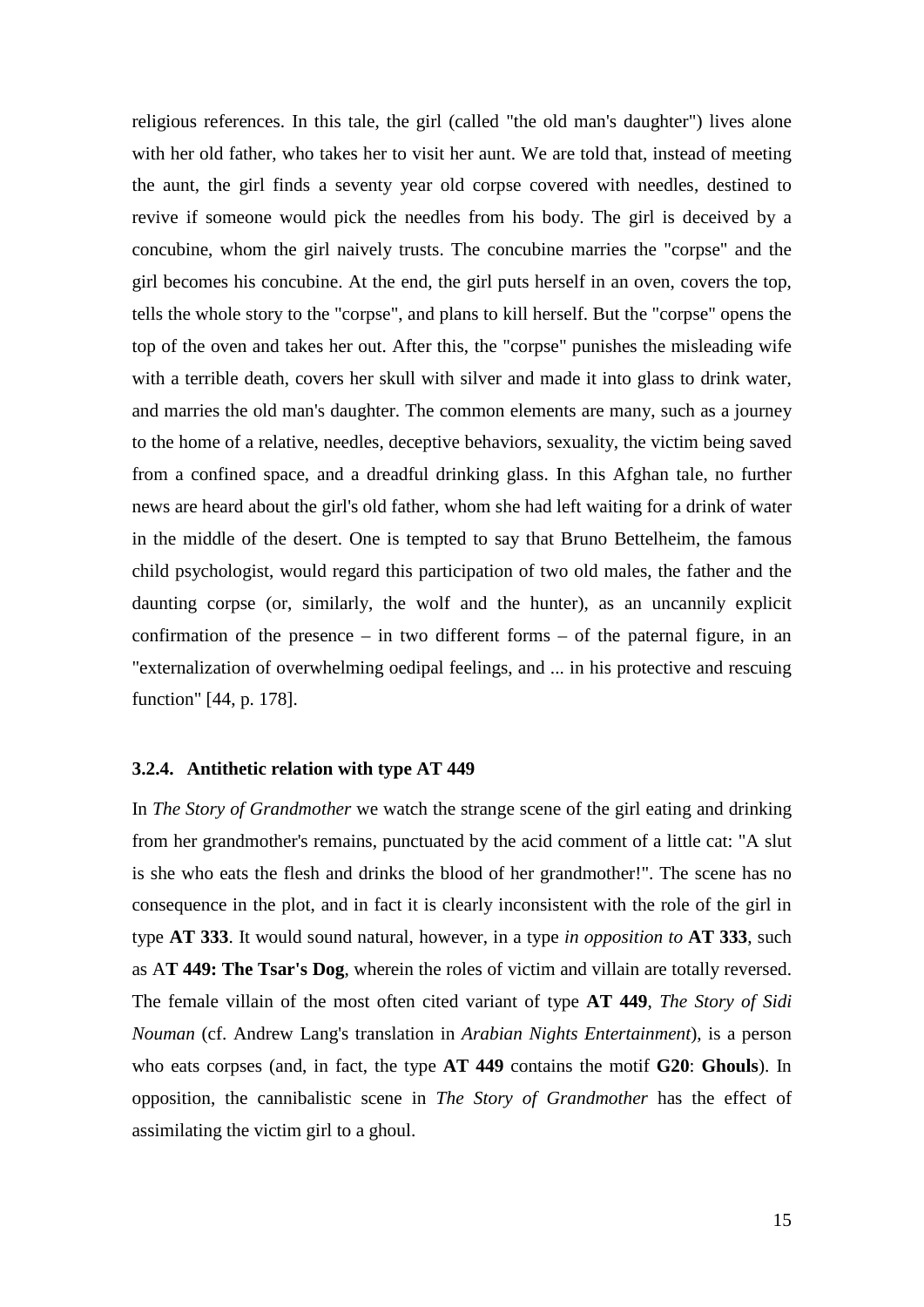No matter what learned explanation a critic may devise, a ghoulish Little Red Riding Hood surely goes too far beyond the limits of **AT 333**. In this paper, we claim that peculiar variants might result from contamination by an extraneous type, and this appears to be one of those cases. We may risk the hypothesis that the anonymous storyteller, responsible for interpolating this cannibalistic scene, borrowed it as a fragment taken from a totally different story, very likely of type **AT 449**, which was suddenly brought to memory. This hypothesis presupposes that the repertoire of some storytellers might comprehend more than one type of story.

No less intriguing in *The Story of Grandmother* is the subsequent undressing scene, with the villain (a werewolf, as we may recall) telling the girl to destroy each piece of clothing: "Throw it in the fire, my child; you don't need it anymore." This, too, turns out to be inconsequential in the plot, but it was a major concern in the werewolf historical chronicles and fictions of the Middle Ages [\[45\]](#page-35-9)[\[46\].](#page-35-10) In 1521, the Inquisitor-General for the diocese of Besançon heard a case involving a certain Pierre Bourget [\[45\].](#page-35-9) He confessed under duress that, by smearing his body with a salve given by a demon, he became a wolf, but "the metamorphosis could not take place with him unless he were stark naked". And to recover his form he would "beat a retreat to his clothes, and smear himself again". In another chronicle [\[45\],](#page-35-9) a man called Gilles Garnier (died in 1573), under the form of a wolf, kills a young girl and, inspired with conjugal affection, brings her flesh home for his wife Apolline. So, did the werewolf in *The Story of Grandmother* intend to transform the girl into a being of his species? Surely the anonymous author did not mean that, but, leaving aside the norms of **AT 333**, the idea would not appear to be so far-fetched.

In line with the werewolf traditions in the Middle Age and also illustrating **AT 449**, there are two medieval lays (short narrative poems) that deserve our attention. They are both about noble knights with the ability to transform themselves into wolves. In the two narratives, they are betrayed by their villainous wives, intent on permanently preventing their resuming the human form. In Marie de France's lay of *Bisclavret* [\[47\]](#page-35-11) – an old Breton word signifying "werewolf" – the woman accomplishes this effect by stealing from a hiding place the man's clothes, which he needed to put on again to undo the transformation. In the other story, the anonymous lay of *Melion* [\[48\],](#page-35-12) after a magic ring is applied to break the enchantment, the man feels tempted to punish the woman by inflicting upon her the same metamorphosis.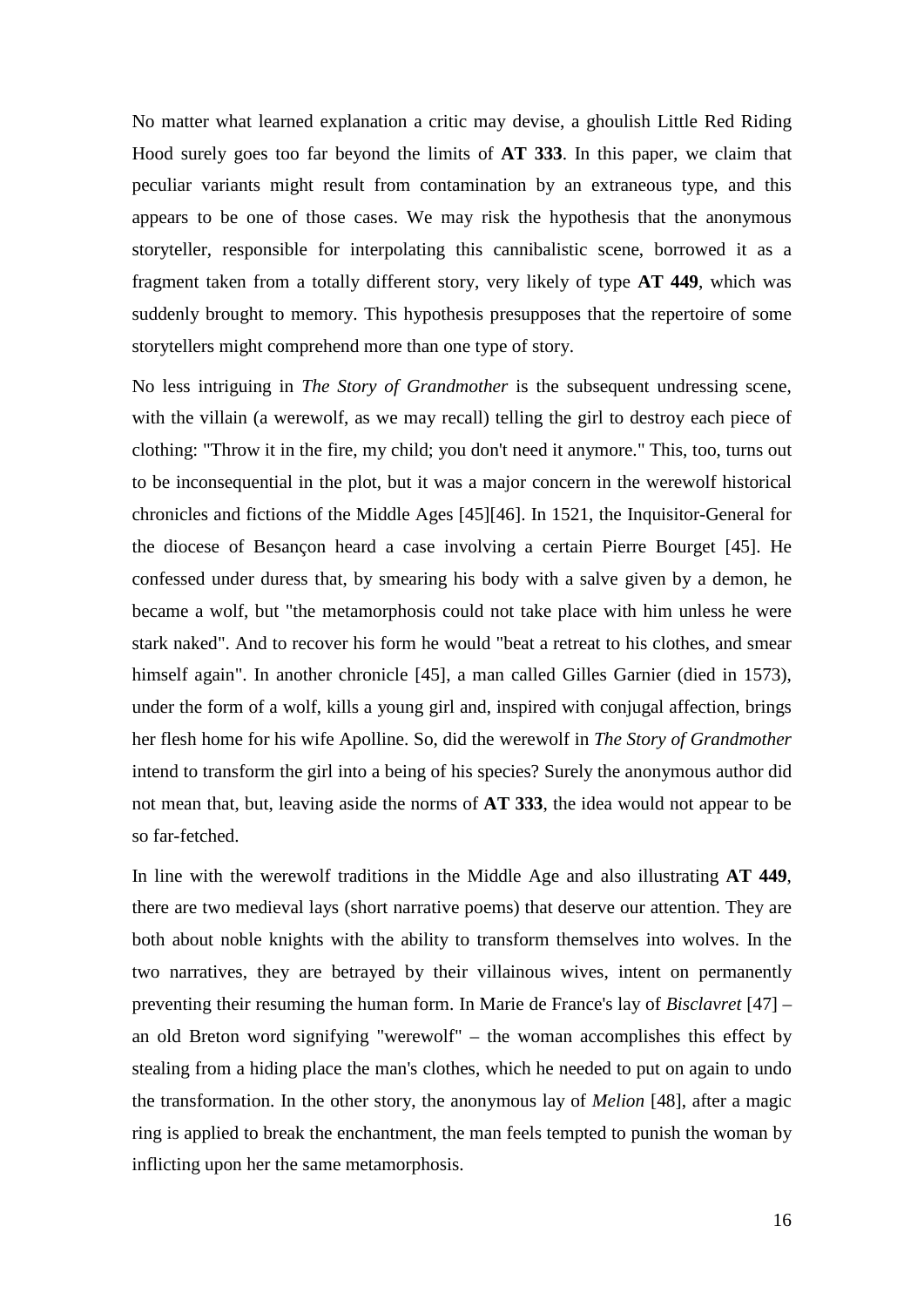Another antithetic relation can be found between **AT 333** and its variant **AT 333A**. Although **AT 333A** refers to a specific story "Cattarinetta", it may represent all variants of the Italian "Cattarinetta" tale, including "Uncle Wolf" [\[23\].](#page-34-4) Can indeed the Uncle Wolf story, for instance, be classified as a variant of type **AT 333: The Glutton**? The trouble is that here the girl is the first to reveal herself as the "glutton". She does not resist the temptation to eat and drink all that her mother was sending to Uncle Wolf in return for the loan of a skillet, offering him instead an ugly mess composed of donkey manure, dirty water, and lime. He is not deceived and threatens her: "Tonight I'm coming to eat you!". The wolf sneaks into the house, repeatedly announcing where he is at each moment until reaching the girl's room and eating her. This closing episode, in which a supernatural visitor terrorizes the main character with continuously increasing threats, is a frightening ghost-like sequence proper of another type: **AT 366: The Man from the Gallows** (also referred to "A Corpse Claims Its Property", with several variants found in www.pitt.edu/~dash/type0366.html tale). In this paper, we consider "Uncle Wolf" as a variant of **AT 366** and having an antithetic relation with **AT 333**. It is interesting to notice how the "Uncle Wolf" story ends with a weird kind of moral: "So Uncle Wolf always eats greedy little girls".

# **3.3. An insight into type combinations**

In the preceding discussion we purported to show how types can be semiotically related, and argued that such relations constitute a factor to be accounted for in the emergence of variants. We should add that types may be combined in various ways to yield more complex types, whose attractiveness is heightened by the occurrence of unexpected changes. Indeed Aristotle's *Poetics*<sup>[5](#page-16-0)</sup> distinguishes simple and complex plots, characterizing the latter by *recognition* (αναγνορισισ) and *reversal* (περιπετεια). Differently from reversal, recognition does not imply that the world changed, but that the beliefs of the characters about themselves and the current facts were altered.

In particular, could a legitimate folktale promote the union of a monster and a girl? Could we conciliate type **AT 333** (where the werewolf is a villain) with the antithetically related medieval lays of type **AT 449** (where the werewolf is the victim)? Such conciliations of opposites are treated under the topic of *blending* [\[49\],](#page-35-13) often requiring creative adaptations. A solution is given by type **AT 425C: Beauty and the** 

<span id="page-16-0"></span> <sup>5</sup> <http://www.gutenberg.org/files/1974/1974-h/1974-h.htm>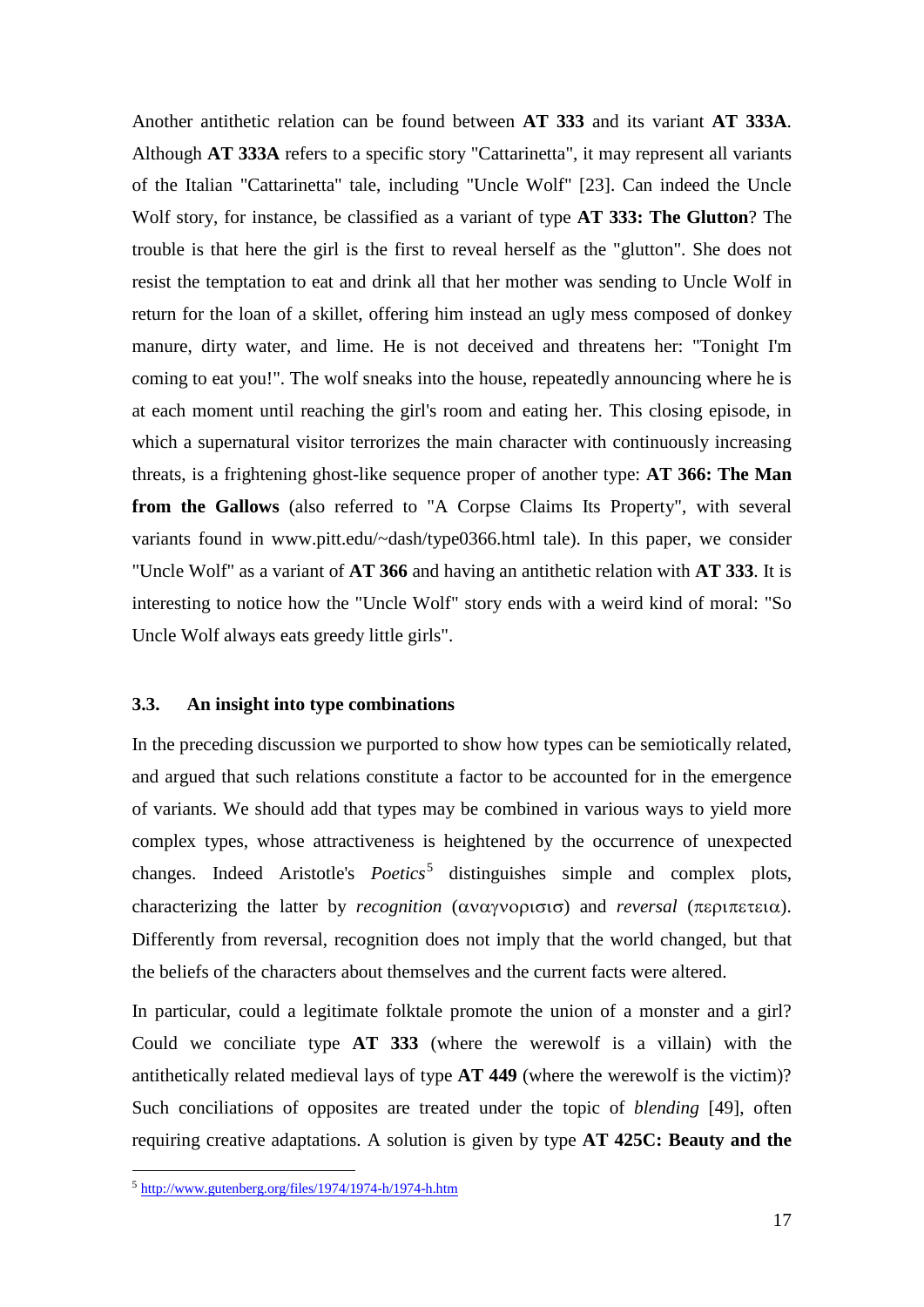**Beast**. At first the Beast is shown as the villain, claiming the life of the merchant or else of one of his daughters: "Go and see if there's one among them who has enough courage and love for you to sacrifice herself to save your life" [28, p. 159] – but then the Beast proves to be the victim of an enchantment. Later, coming to sense his true inner nature (an event of recognition, as in Aristotle), Belle makes him human again by manifesting her love (motif **D735-1: Disenchanting of animal by being kissed by woman**). So, it is as human beings that they join. Figure 2 places in contrast naive girl and amorous young lady face-to-face with the monster, reproducing illustrations by Walter Crane  $(1845 - 1915).$ 



**Figure 2.** Monster as a villain in (a) *Petit Chaperon Rouge et le Loup* (illustration by W. Crane, 1875, reproduced under "fair use" and/or public domain policy) and as a victim in (b) *la Belle et la Bête* (illustration by W.Crane, 1901, freely available for scholarly and academic publication under OASC by The Metropolitan Museum, www.metmuseum.org/art/collection).

Alternatively, we might combine **AT 333** and **AT 449** by pursuing, until some sort of outcome emerges, the anomalous passages of *The Story of Grandmother*, and allowing the protagonists to gather in a non-human form. The werewolf feeds the girl with human flesh of his victim, expecting that she would transform herself like he did (as *Melion* for a moment thought to cast the curse upon his wife), thereby assuming a shape that she would keep forever once her clothes were destroyed (recall the concern of Pierre Bourget to "beat a retreat to his clothes", and the knight's need to get back his clothes in *Bisclavret*). At the end, the two werewolves would marry and live happily forever after,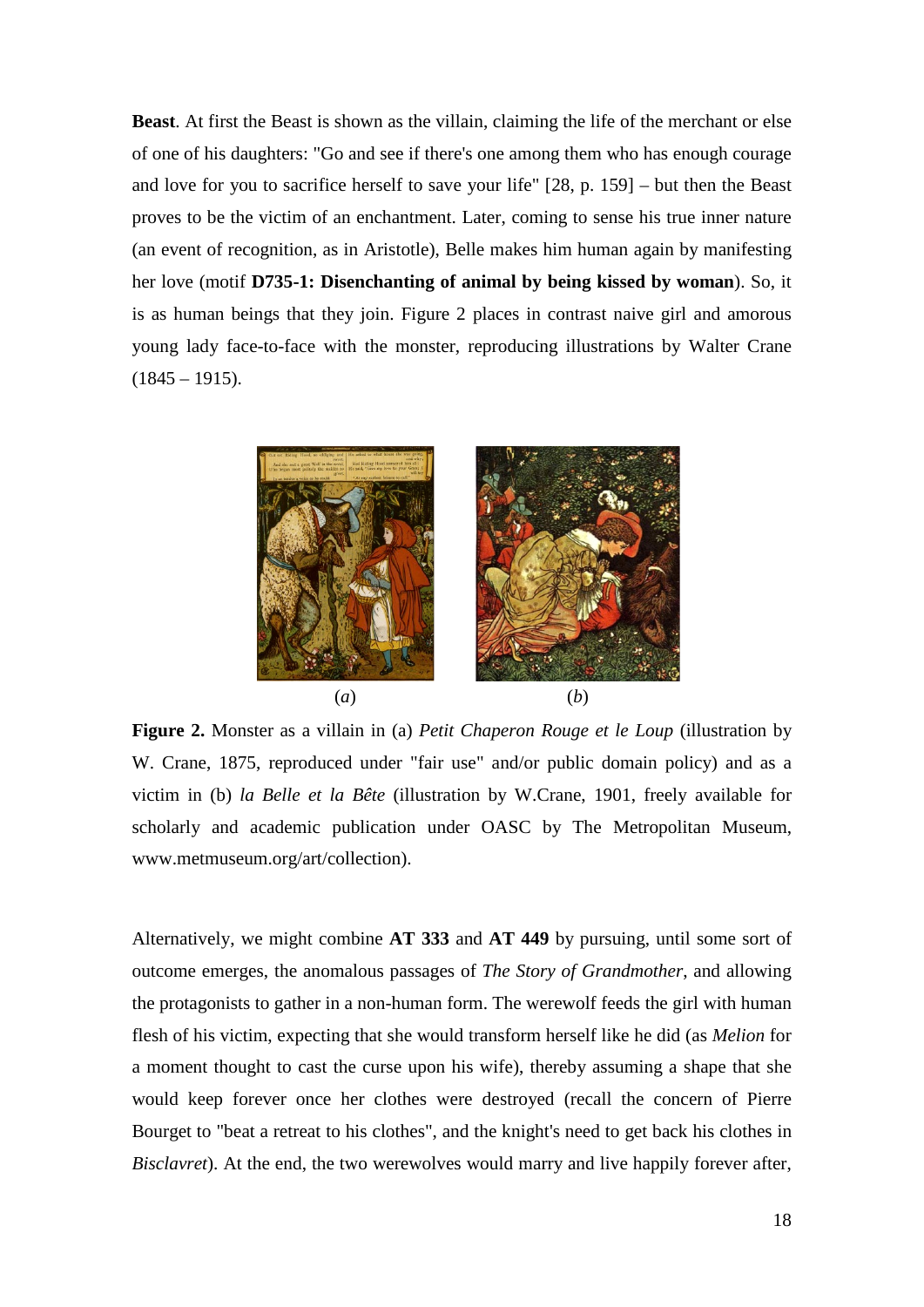as a variant of an admittedly misbegotten new type (with, perhaps, a modern appeal, since it would also include among its variants the story of the happy vampires Edward and Bella in the *Twilight Saga*<sup>[6](#page-18-0)</sup>).

### **4. Exploring ways of composing new stories**

New stories often emerge through an adaptation of one or more old stories: this is a most common strategy among even the best professional authors, though surely not easy to trace in its complex ramifications, as eloquently expressed by the late poststructuralist theoretician Roland Barthes [50, p. 39]:

Any text is a new tissue of past citations. Bits of code, formulae, rhythmic models, fragments of social languages, etc., pass into the text and are redistributed within it, for there is always language before and around the text. Intertextuality, the condition of any text whatsoever, cannot, of course, be reduced to a problem of sources or influences; the intertext is a general field of anonymous formulae whose origin can scarcely ever be located; of unconscious or automatic quotations, given without quotation marks.

A simple way of employing this "reuse strategy" is to follow the paths pointed by the semiotic relations. Suppose that, having looked at variants of type **AT 333**, the author decides to compose a plot on more or less *similar* lines. Then it is expedient to adapt one of those variants, or to look for a variant of some paradigmatically related type, such as **AT 311B\***.

If the plot has not gone beyond the villainy episode yet, just telling that some monstrous animal swallowed the victim, the author may search for a way to *connect* this episode with a rescue episode. The syntagmatic relation of **AT 333** with **AT 123** suggests a possible compatible continuation, which can be derived after accessing some **AT 123** variant.

In the folktale classification hierarchy, moving down from a type to the meronymically related motifs allows to present the plot in *detail* (whereas moving up allows *summarization*). To relieve the mother's concern with the risks that the girl may run in her solitary trip to grandmother's house, one may borrow motif **E761: Life-token** which occurs under, among others, type **AT 303: The Twins or Blood-Brothers**. More

<span id="page-18-0"></span> <sup>6</sup> <http://www.twilightthemovie.com/>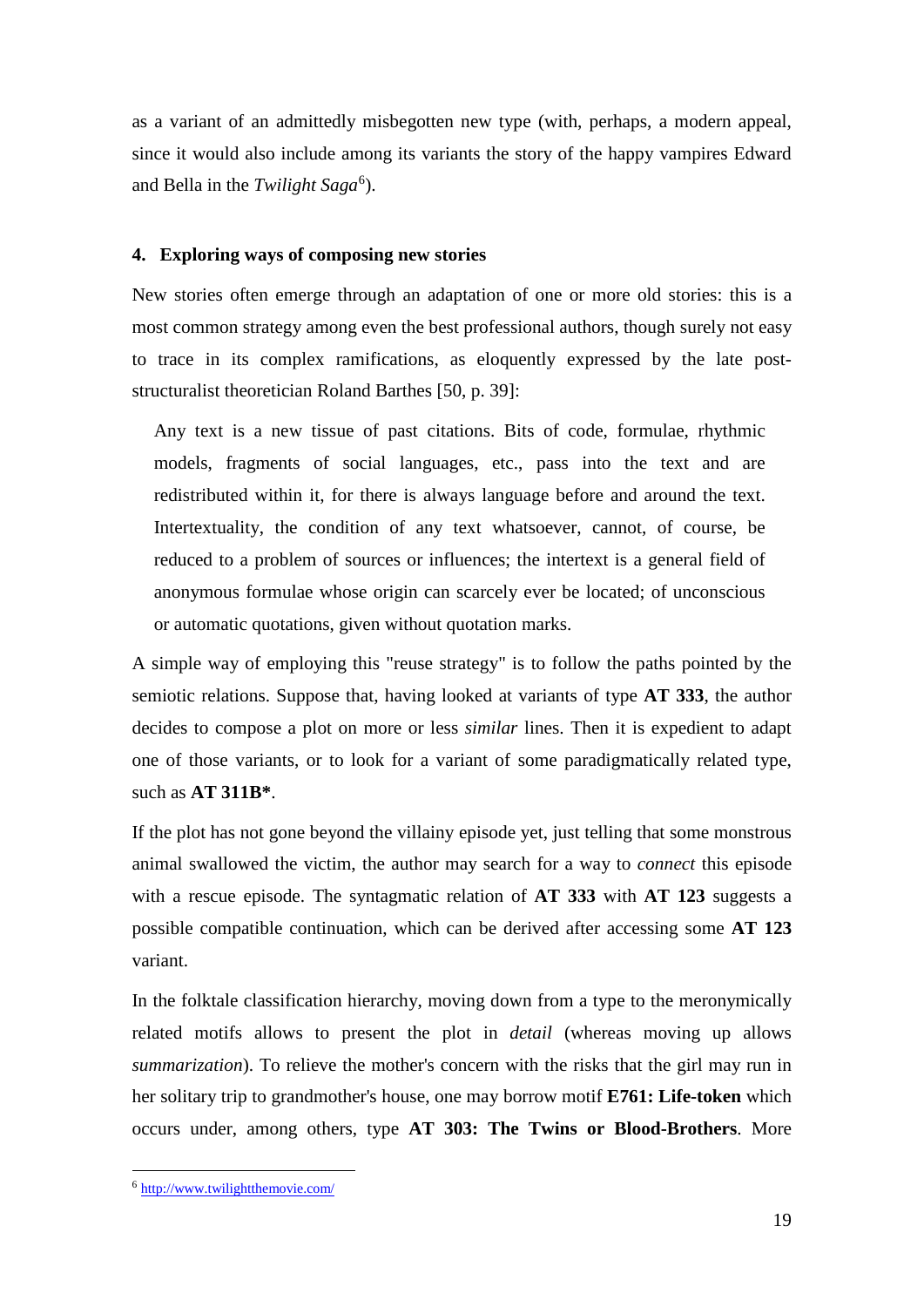specifically, looking at *The Gold Children of the Grimm* brothers [\[19\],](#page-34-1) the author will learn about golden lilies that remain fresh while the child is in health, but will wither or even perish as a warning that this is no longer so. The plot could then be enriched with this detail, to the effect that the child, before leaving, delivers to the mother a flower that fades if she is in danger.

Turning now to antithetic relations, let us look more closely at Aristotle's already mentioned notion of *reversal*, as a characteristic of complex plots, defined by him as "a change by which the action veers round to its *opposite*, subject always to our rule of probability or necessity".[7](#page-19-0) Accordingly, having first selected the happy-ending Chinese *Lon Po Po* and the two-part Grimm variant, the author may want to have in continuation some unexpected turn of events. And the inspiration may come from a type in antithetic relation to **AT 333**, such as type **AT 449**, which portrays the monster as victim and the female character as villain. But suppose the author likes the idea of rehabilitating the monster, but is not prepared to treat the nice little girl as villain. Bringing in one more type, say **AT 425C** mentioned at the end of the previous section, a tentative plot might begin to form: (1) the girl is attacked by the wolf and outsmarts him (as in *Lon Po Po*); (2) learns that the (were)wolf is actually a man enchanted by some evil woman (*Bisclavret*); (3) encounters the wolf again (second part of *Little Red Cap* of the Grimm brothers); (4) by kissing the monster transforms him back into a handsome young prince and they get married and live happily ever after (*The Story of Beauty and the Beast*).

Notice that, to put together fragments from different stories, our imaginary author would have to do several adaptations in order to conciliate conflicting situations. This is the nontrivial *blending* process [\[49\],](#page-35-13) mentioned in section 4.2. Thus, the victim of the wolf in (1) and the enchantress that would have earlier operated the cruel metamorphosis in (2) must be different characters. On the contrary, the wolves in (1) and (3) represent one and the same character, to be in turn duly conflated with the werewolf in (2) and with the unspecified monster (the Beast) in (4). But one difficulty still remains: an infant girl getting married? The passage of time comes in as a convenient solution, if it is explained that several years went by between phases (1) and (2). In the meanwhile the girl grew up, and hence she who redeemed and married the prince was at this point a tall young lady – and so, indeed, the paired images of Figure 2

<span id="page-19-0"></span> <sup>7</sup> http://classics.mit.edu/Aristotle/poetics.1.1.html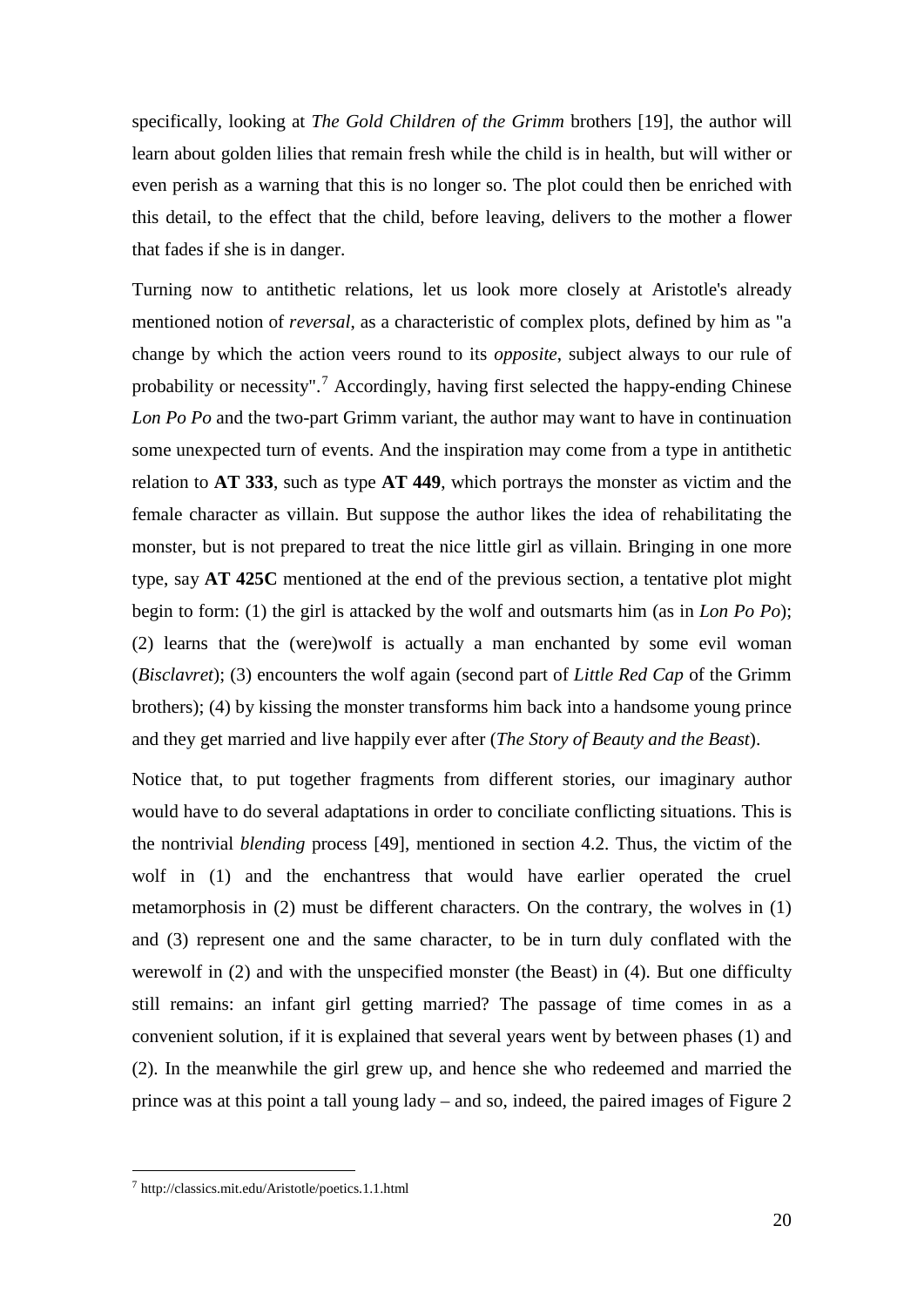above end up serving to illustrate this amateurish, hopefully not too contrived, 'multitype' new story.

### **5. Exploring variants in computer-generated stories**

The previous section explores ways of generating new stories – some ways are simple and some are nontrivial processes leading to complex stories. In this section, we give computer support to some of these ways, by proposing a system that easily generates simples stories based on semiotic relations. More complex stories require, however, a future extension of the proposed system towards an authoring tool, especially when the conciliation of conflicting situations is needed.

The starting point of our development strategy is to explore, in a computer environment, the variants of folktale types, which are kept in a *library of typical plans*. Our system, written in *C#*, does plan-recognition over variants of a given type (*e.g.* **AT 333**), and is capable of generating new variants by applying the proposed semiotic relations (*connectivity*, *similarity*, *unfolding*, and *opposition*) over related types (*e.g.* **AT 123**, **AT 311B\***, **AT 437**, **AT 449**). Plan-recognition involves matching a number of actions against a pre-assembled repertoire of plot patterns (cf. [\[51\]](#page-35-14)[\[34\]\)](#page-35-0).

The *source code* of our system is available at: [http://www.icad.puc-rio.br/~logtell/story](http://www.icad.puc-rio.br/%7Elogtell/storytelling-variants/)  [telling-variants/.](http://www.icad.puc-rio.br/%7Elogtell/storytelling-variants/)

## **5.1. Basic definitions**

In this paper, a story is basically a sequence of complete plans organized by episodes. A complete plan is a sequence of *events*, which are consistent with all kinds of restrictions (e.g., temporal). An event is a logic predicate, which can contain variables (denoted by a string beginning with an upper-case letter), constants, and function symbols. For instance, the story "Little Red Cap", which is a variant of type AT 333 – Little Red Riding Hood, can be defined by the following sequences:

**Episode 1**: Wolf's Feast

**Plan 1**: give(Grandmother, red velvet cap, Little Red Cap), ask to take(Mother, Little Red Cap, cake and wine, Grandmother), go(Little Red Cap, the woods), meet(Little Red Cap, Wolf), go(Wolf, house (Grandmother)), eat(Wolf, Grandmother), disguise(Wolf, Grandmother), lay\_down(Wolf, bed(Grandmother)), go(Little Red Cap, house (Grandmother)), delivery(Little Red Cap, cake and wine), question(Little Red Cap, Wolf), eat(Wolf, Little Red Cap), sleep(Wolf)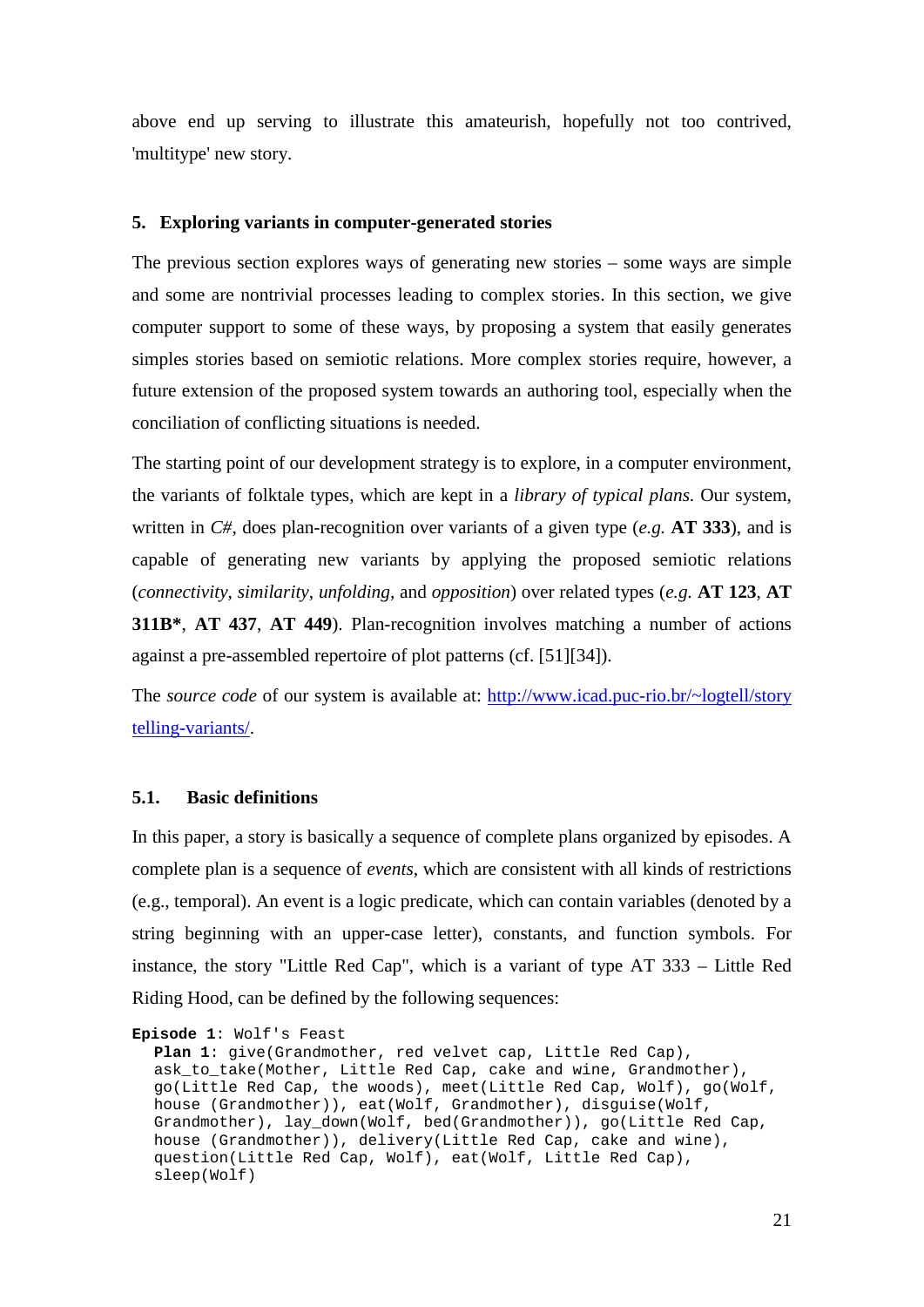```
Episode 2: Rescue
  Plan 2: go(Hunter, house (Grandmother)), cut(Hunter, Wolf, axe), 
  jump_out_of(Little Red Cap, Wolf), jump_out_of(Grandmother, Wolf), 
  die(Wolf)
```
Variables can be substitute by any constant (e.g., Grandmother by uncle, Mother by father, and Little Red Cap by john) or even by another variable (e.g. Grandmother by Aunt).

In a more formal way, a story is a sequence of pairs *(episode, plan)*, that is:  $story =$  $\langle (ep_1, P_1), (ep_2, P_2), \cdots, (ep_m, P_m) \rangle$ . In terms of the *Index*, a tale type has *ne* episodes  $ep_1, ep_2, \ldots ep_{ne}$  and may have *n* story *variants*  $V_1, V_2, \ldots, V_n$ . For instance, type AT 333 – Little Red Riding Hood has 2 episodes ("Wolf's Feast" and "Rescue") and may have 3 variants: "Little Red Riding Hood", "Little Red Cap", and "The Story of Grandmother"). In this case, we have:

$$
V_i = \langle (ep_1, P_1^i), (ep_2, P_2^i), \cdots, (ep_{ne}, P_{ne}^i) \rangle, \qquad i = 1, n
$$

Some variants may have one or more empty episodes (e.g., Perault's variant of AT 333 has the first episode only, while the Grimm brothers' variant has two episodes).

The definition of a story variant  $V_i$  can be extended to a 3-tuple, which contains information about characters and objects, as follows:

$$
V_i = (name_i, sequence_i, actors_i)
$$

where *name<sub>i</sub>* is the name of the variant  $V_i$ , *sequence<sub>i</sub>* is a sequence of pairs (*episode*, *plan*), i.e., sequence<sub>i</sub> =  $((ep_1, P_1^l), (ep_2, P_2^l), \cdots, (ep_{ne}, P_{ne}^l)), i = 1, n$ , and *actors<sub>i</sub>* is a set, whose elements *aj* are tuples that represent characters and objects with their attributes and roles:

 $a_i = (actorName, actorType, actorAttributes, actorRules)$ 

where *actorType* is "character" or "object", and *actorAttributes* and *actorRoles* are sets. For example,

```
V_2 = (Little Red Cap, <(Wolf's Feast, plan1), (Rescue, plan2)>,
        {(Wolf, character, {glutton}, {villain}), 
 (Little Red Cap, character, {gentle}, {victim 1}),
 (Grandmother, character, { }, {victim 2}),
        (Hunter, character, \{\}, \{here\}),
        (Grandmother's home, object, \{ \}, \{ feast\ place\})
```
In this example, we notice that: Little Red Cap is a victim, but gentle; the Wolf is a glutton villain; and the role of the grandmother's house is to be the feast place.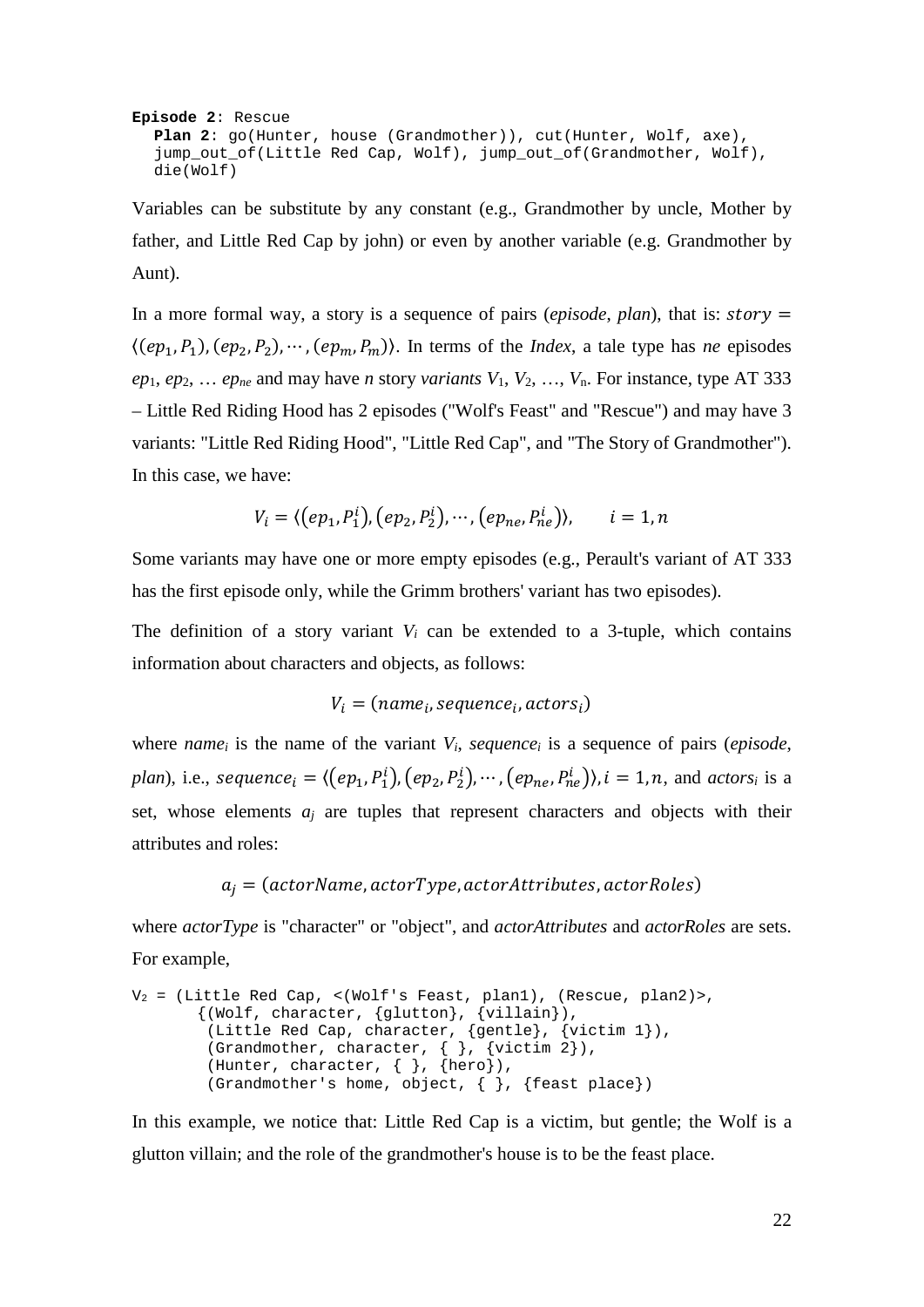We define the *library of typical plans* of a given tale type *k* as:

$$
L_k=\left\{V_1^k, V_1^k, \cdots, V_{n_k}^k\right\}
$$

where  $n_k$  is the number of variants of the tale type  $k$  and  $V_i^k =$  $(name_i, sequence_i, actors_i)_k$  is its *i*-th variant. For the sake of simplicity, in the rest of this paper, we remove the index *k* from most of the equations, because it is quite clear that we process one tale type at a time. Moreover, we freely write  $L_k^{p_i}$  to denote any instantiated plan extracted from  $L_k$ . We tested our prototype with a small database: 5 tale types (i.e.,  $k = 1.5$ ), a maximum of 3 variants per tale type, and a maximum of two episodes in each variant. However, the small size of this database does not invalidate the results. In the prototype, each library  $L_k$  is specified in a separate XML file.

Tale types are associated with motifs through a *library of typical motifs*. Let *M* be a set of *mt* motifs,  $M = \{M_1, M_2, \dots, M_{mt}\}$ , where each motif is defined, in line with the *Index*, by the following tuple:

$$
M_i = (id_i, name_i, genericEvents_i, taleTypes_i)
$$

where *id* is the motif identification, *name* is the name of the motif, *genericEvents* is a sequence of generic events that characterize the occurrence of  $M_i$  in a variant, and  $taleTypes$  is a set of types associated with the motif  $M_i$ . For instance:

```
M_1 = (D1181, "Magic Needle.", <pick(Character, needles, Place)>,
      {AT 437 (The Supplanted Bride)})
M_2 = (F913, "Victims rescued from swallower's belly.",
      <cut(Hero, Villain,Tool),jump_out_of(Victim,Villain>)>,
      {AT 333 (Little Red Riding Hood), AT 123 (The Wolf and the Kids),
      AT 450 (Little Brother and Little Sister),
      AT 700 (Tom Thumb), AT 1889 (Man Swallowed by Fish)})
```
In this example, in F913, the generic events are a hero cutting the villain's belly with a tool (such as a scissors or an axe) and the victim escaping from the villain by jumping out of something. Upper-case letters denote variables (i.e., generic "roles, characters, or objects"). In the example above, Hero, Villain and Victim are actors roles defined as variables, and needles is a constant. In our prototype, the library *M* is specified in a single XML file.

# **5.2. Plan recognition**

Let  $k$  be a specific tale type and  $T$  be a partial plan expressed as a sequence of events given by the user. The system finds some plans  $L_k^{p_i}$  in the library  $L_k$ , which are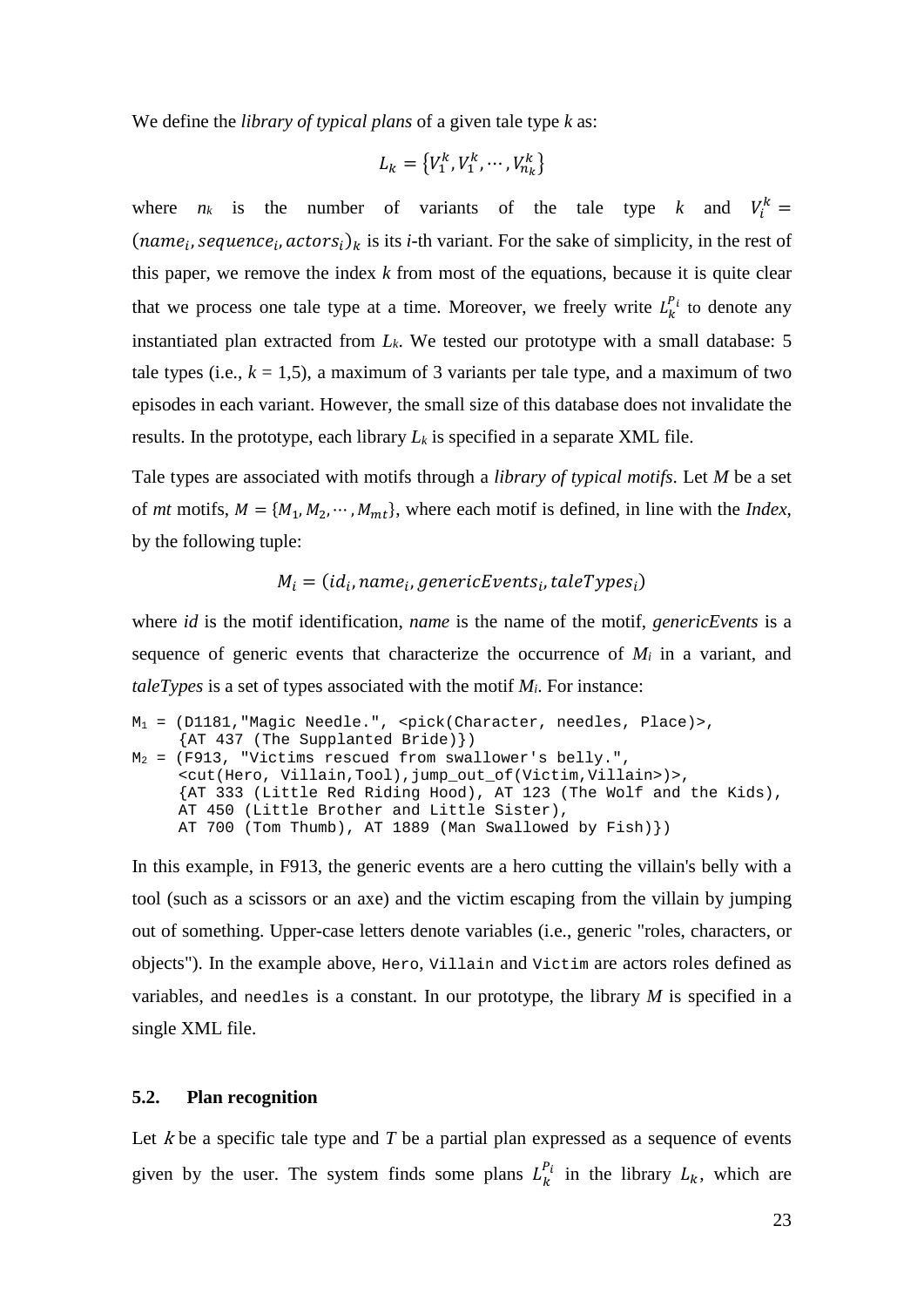consistent with *T*, using a plan recognition algorithm. During the searching process, the arguments of the events in  $L_k$  are instantiated. For example, with the input  $T =$ {*give*(*Anne*, *ring*, *Little Ring Girl*), *ask\_to\_take*(*Marie*, *Little Ring Girl*, *tea*, *Anne*), *eat*(*Joe*, *Little Ring Girl*)}, the following stories are generated:

**Story 1**: give(Anne, ring, Little Ring Girl), ask\_to\_take(Marie, Little Ring Girl, tea, Anne), go(Little Ring Girl, the woods), meet(Little Ring Girl, Joe), go(Joe, Grandmother's house), eat(Joe, Anne), disguise(Joe, Anne), lay\_down(Joe, Grandmother's bed), go(Little Ring Girl, Grandmother's house), delivery(Little Ring Girl, tea), question(Little Ring Girl, Joe), eat(Joe, Little Ring Girl), sleep(Joe), go(Hunter, Grandmother's house), cut(Hunter, Joe, axe), jump\_out\_of(Little Ring Girl, Joe), jump\_out\_of(Anne, Joe), die(Joe).

**Story 2**: give(Anne, ring, Little Ring Girl), ask\_to\_take(Marie, Little Ring Girl, tea, Anne), go(Little Ring Girl, the woods), meet(Little Ring Girl, Joe), go(Joe, Grandmother's house), eat(Joe, Anne), disguise(Joe, Anne), lay\_down(Joe, Grandmother's bed), go(Little Ring Girl, Grandmother's house), lay\_down(Little Ring Girl, Grandmother's bed), delivery(Little Ring Girl, tea), question(Little Ring Girl, Joe), eat(Joe, Little Ring Girl).

which correspond, respectively, to the Grimm and Perrault **AT 333** variants, rephrased to display the names of characters and objects given by the user.

Our plan recognition algorithm employs a tree structure, which we call *generalized plan suffix tree*. Based on the *suffix tree* commonly used for string pattern matching [\[52\],](#page-36-0) this *trie*-like data structure contains all suffixes  $p_j$  of each plan in  $L_k$ . If a plan  $L_k^{p_i}$  has a sequence of events  $p = e_1 e_2 \cdots e_j \cdots e_N$ , then  $p_j = e_j e_{j+1} \cdots e_N$  is the suffix of *p* that starts at position *j* (we have dropped the indexes *i* and  $L_k$  of the expressions *p* and  $p_j$  for the sake of simplicity). In a generalized plan suffix tree *S*, edges are labeled with the parameterized plan events that belong to each suffix  $p_i$  and the leaves point to the complete plans ending in *pj*. Each suffix is padded with a terminal symbol *\$i* that uniquely signals the complete plan in the leaf node. Figure 3 shows an example of the generalized plan suffix tree generated for the plan sequences  $P_1 = \{go(A, B), meet(A, C),$ *kill*(*C*, *A*)} and  $P_2 = \{ \text{tell}(A, B, C), \text{ meet}(A, C), \text{ go}(A, D) \}.$ 

The process of searching for plans that match a given partial plan *T*, expressed as a sequence of input terms, is straightforward: starting from the root node, the algorithm sequentially matches *T* against the parameterized plan events on the edges of the tree, in chronological but not necessarily consecutive order, instantiating the event variables and proceeding until all input terms are matched and a leaf node is reached. If more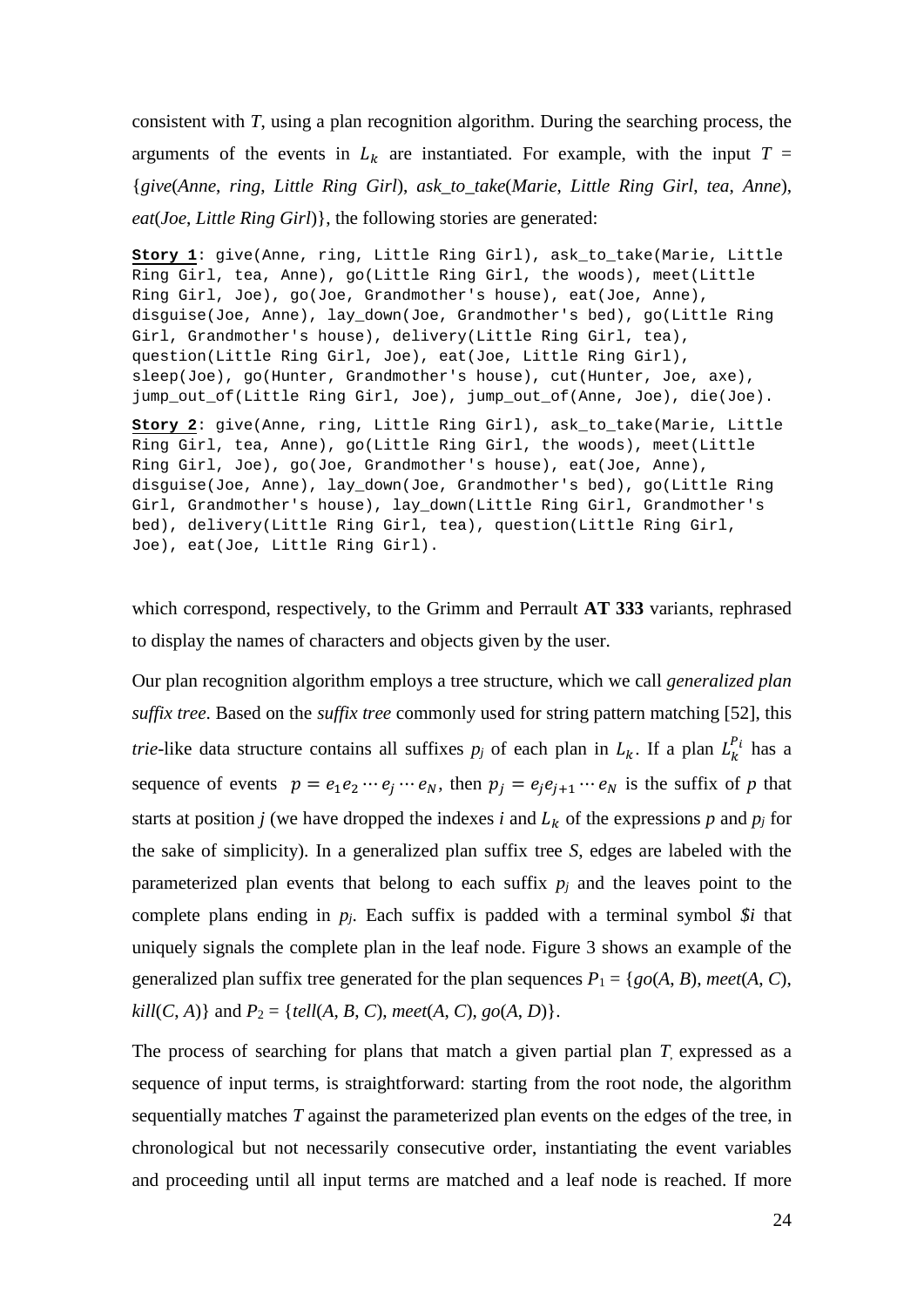solutions are requested, a *backtracking* procedure tries to find alternative paths matching *T*. The search process produces a set of complete plans  $G = \{g_1, g_2, \dots\}$ , with the event variables instantiated with the values appearing in the input partial plan or, for events not present in the partial plan, with the default values defined in the library. Here, *G* is a better notation than  $L_k^{P_i}$ . Also, we denote by  $g_i^{L_k}$ , the tale type of  $g_i$ .



**Figure 3.** Generalized plan suffix tree for  $P_1 = \{go(A, B), meet(A, C), kill(C, A)\}$  and  $P_2$  $= \{ \text{tell}(A, B, C), \text{ meet}(A, C), \text{ go}(A, D) \}.$ 

After generating  $G$  through plan-recognition, the system tries to apply the semiotic relations (involving *connection*, *similarity*, *unfolding*, and *opposition*) in each complete plan  $g_i \in G$  to generate new variants of the same or different types. When instantiating one such variant  $v_i$ , the event variables of  $v_i$  are instantiated according to the characters and objects that play important roles in the baseline story  $g_i$ . Characters playing roles in  $g_i$  that also exist in  $v_i$ , assume the same role in the variant. For roles that only exist in  $v_i$ , the user is asked to name the characters who would fulfil such roles.

#### **5.3. Applying semiotic relations**

The next sections describe the processes of applying semiotic relations over a library of tale types comprising the following types and stories: **AT 333** (*Little Red Riding Hood*, *Little Red Cap*, and *The Story of Grandmother*); **AT 123** (*The Wolf and the Seven*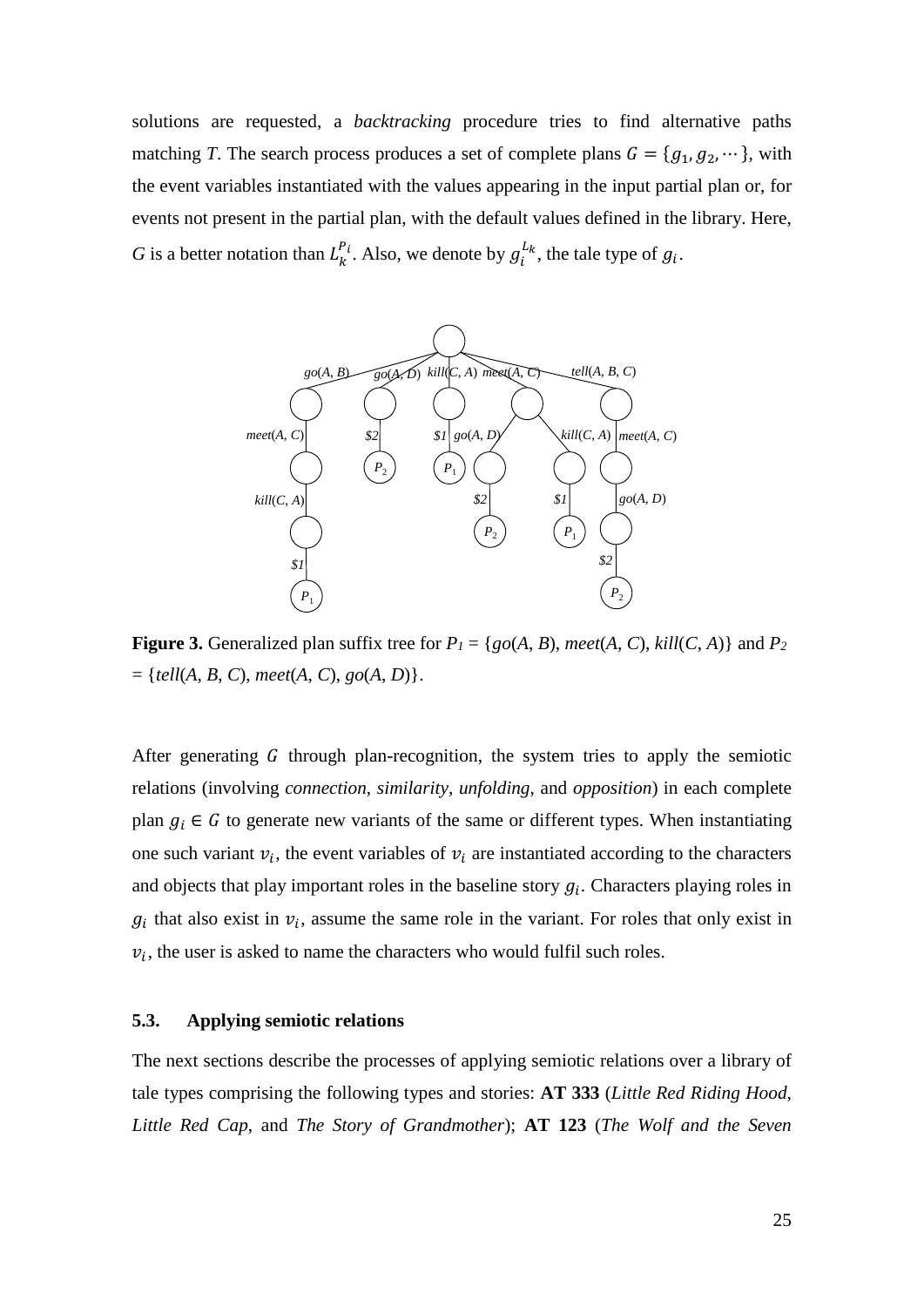*Young Kids*); **AT 311B\*** (*The Girl with Gold Earrings*); **AT 366** (*Uncle Wolf*); and **AT 437** (*The Seventy-Year-Old Corpse*).

### **5.3.1. Syntagmatic relation (connection)**

The syntagmatic relation is applied when a variant  $q_i$  misses at least one of the episodes described by its type  $g_i^{L_k}$ . The process of applying the relation consists of finding episodes in variants of the same or different types that could be used to *complement*  $q_i$ . We say that a variant  $c_i$  is compatible with  $g_i$  iff: (1)  $c_i$  contains the episodes missing from  $g_i$ ; and (2)  $g_i^{L_k}$  and  $c_i^{L_k}$  have at least one motif  $M_k$  in common. The episodes extracted from  $c_i$  are introduced in the new variant  $v_i$  according to the order of episodes established by  $g_i^{L_k}$ , using the rules for instantiating event variables previously described. By applying the syntagmatic relation over Perrault **AT 333** variant (Story 2,

mentioned above), the following stories are generated:

**Story 3**: give(Anne, ring, Little Ring Girl), ask\_to\_take(Marie, Little Ring Girl, tea, Anne), go(Little Ring Girl, the woods), meet(Little Ring Girl, Joe), go(Joe, Grandmother's house), eat(Joe, Anne), disguise(Joe, Anne), lay\_down(Joe, Grandmother's bed), go(Little Ring Girl, Grandmother's house), delivery(Little Ring Girl, tea), lay\_down(Little Ring Girl, Grandmother's bed), question(Little Ring Girl, Joe), eat(Joe, Little Ring Girl), go(Hunter, Grandmother's house), cut(Hunter, Joe, axe), jump\_out\_of(Little Ring Girl, Joe), jump\_out\_of(Anne, Joe), die(Joe).

**Story 4**: give(Anne, ring, Little Ring Girl), ask\_to\_take(Marie, Little Ring Girl, tea, Anne), go(Little Ring Girl, the woods), meet(Little Ring Girl, Joe), go(Joe, Grandmother's house), eat(Joe, Anne), disguise(Joe, Anne), lay\_down(Joe, Grandmother's bed), go(Little Ring Girl, Grandmother's house), delivery(Little Ring Girl, tea), lay down(Little Ring Girl, Grandmother's bed), question(Little Ring Girl, Joe), eat(Joe, Little Ring Girl), fool(Little Ring Girl, Joe), go(Little Ring Girl, Mother's house), go(Joe, Mother's house).

**Story 5**: give(Anne, ring, Little Ring Girl), ask\_to\_take(Marie, Little Ring Girl, tea, Anne), go(Little Ring Girl, the woods), meet(Little Ring Girl, Joe), go(Joe, Grandmother's house), eat(Joe, Anne), disguise(Joe, Anne), lay\_down(Joe, Grandmother's bed), go(Little Ring Girl, Grandmother's house), delivery(Little Ring Girl, tea), lay\_down(Little Ring Girl, Grandmother's bed), question(Little Ring Girl, Joe), eat(Joe, Little Ring Girl), go(Marie, Grandmother's house), cut(Marie, Joe, scissors), jump\_out\_of(Little Ring Girl, Joe), fill\_with(Marie, Joe, stones), die(Joe).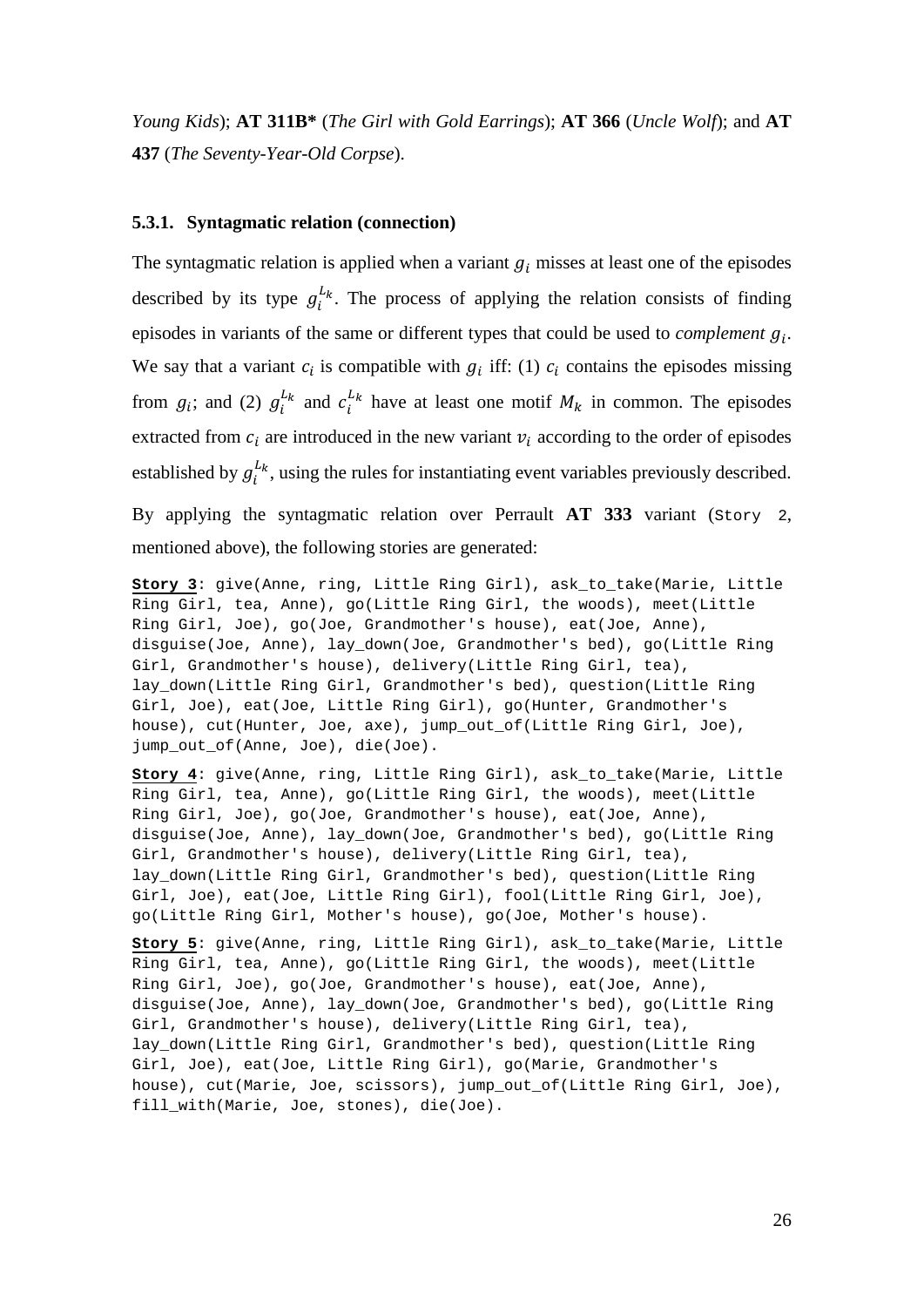All the stories generated by the syntagmatic relation correspond to the Perrault **AT 333** variant complemented with rescue acts extracted from different stories. That is: Story 3 incorporates the rescue act from the Grimm brothers **AT 333** variant; Story 4 includes the rescue act extracted from *The Story of Grandmother* (**AT 333**); and Story 5 is complemented with the rescue act from the *The Wolf and the Seven Young Kids* (**AT 123**).

#### **5.3.2. Paradigmatic relation (similarity)**

The paradigmatic relation automatically holds between each pair of variants of the same type – that is, they are similar to each other to the extent that they have been classified as belonging to same type. Here, we extend the characterization of paradigmatic relations to variants of different types. The process of applying the paradigmatic relation over a variant  $q_i$  consists of finding variants of different types with a certain degree of *similarity* with  $g_i$ . We define similarity as a function  $\text{sim}(g_i, c_i)$ , which determines the degree of similarity between  $g_i$  and another variant  $c_i$ . This function calculates the sum of the weights of all *similarity factors* ( $\text{simf}_k(g_i, c_i)$ ) that hold between the variants:

$$
sim(g_i, c_i) = \sum_{k=1}^{n} simf_k(g_i, c_i)^{weight} [simf_k(g_i, c_i) = 1]
$$

where [...] is the Iverson bracket notation. For instance,  $\text{sim} f_k(g_i, c_i)$  has weight of 0.5 and is true iff: (1)  $g_i^{L_k}$  and  $c_i^{L_k}$  have at least one motif  $M_k$  in common; and (2) both  $c_i$ and  $g_i$  have a sequence of at least  $\alpha$  important events in common. An event is "important" if it belongs to a set of events that are supposed to have more impact in the stories. This set is specified by the user of the system. In our prototype, we consider all the events important, except " $g\rho$ " events. The constant  $\alpha$  determines the number of events that  $g_i$  and  $c_i$  must have in common so that  $\text{simf}_i(g_i, c_i)$  holds between the variants. In addition to the similarity factor based on the sequence of events, several other factors can be used to improve the precision when defining the similarity between two variants, such as the characters' attributes, characters' roles, and objects' functions. When  $\sin(g_i, c_i) \ge \beta$ , then  $c_i$  is instantiated as a variant of  $g_i$  using the rules for instantiating event variables previously described. The constant  $\beta$  determines the degree of similarity that variants must have to be considered similar.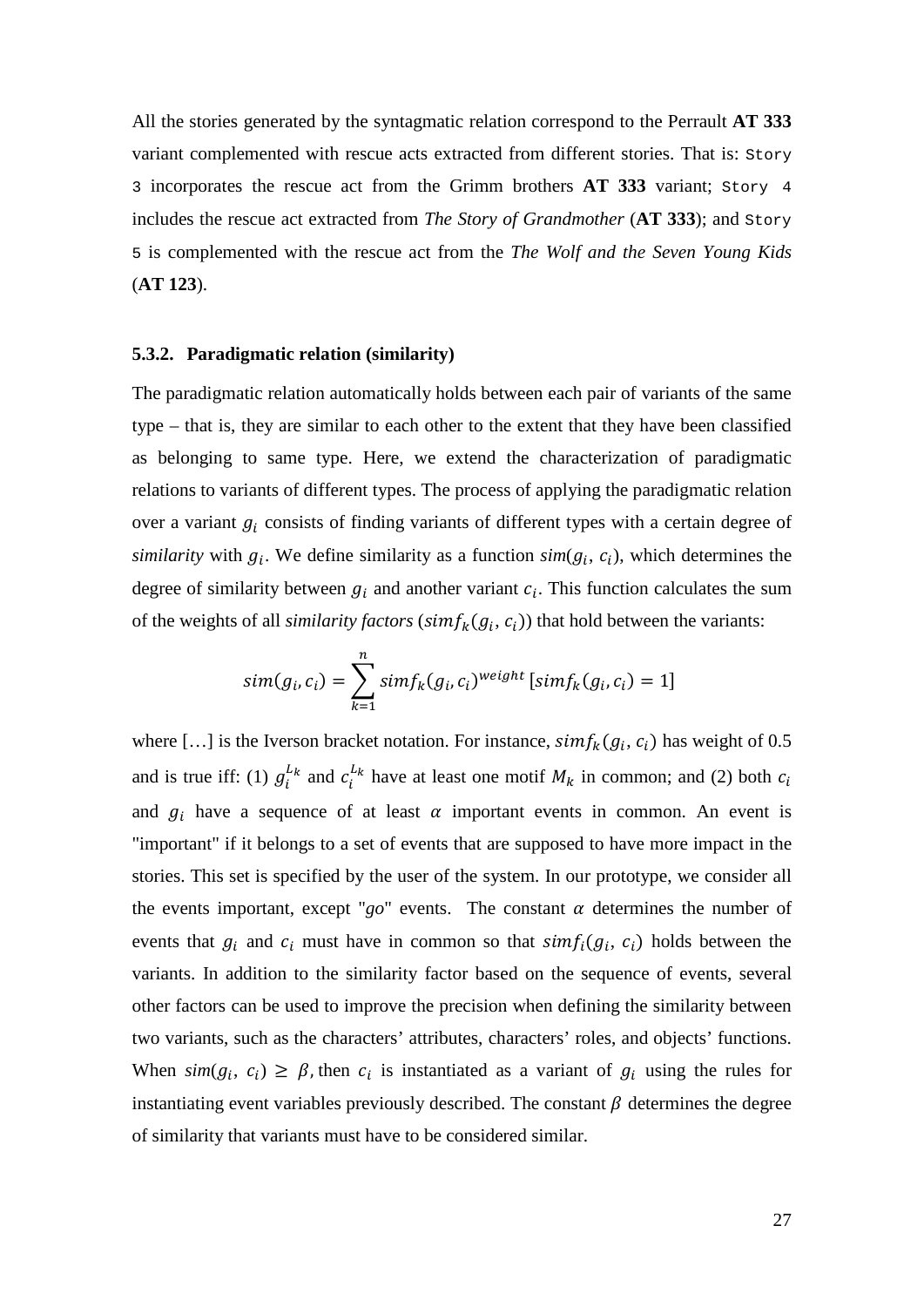By applying the paradigmatic relation over the Grimm brothers **AT 333** variant (Story

1) and considering  $\beta = 0.5$  and  $\alpha = 3$ , the following stories are generated:

**Story 6**: give(Marie, gold earrings, Little Ring Girl), go(Little Ring Girl, Grandmother's house), remove(Little Ring Girl, gold earrings), bathe(Little Ring Girl, Grandmother's house), go(Little Ring Girl, Mother's house), misses(Little Ring Girl, gold earrings), go(Little Ring Girl, Grandmother's house), meet(Little Ring Girl, Joe), grab(Joe, Little Ring Girl), put\_in(Joe, Little Ring Girl, sack), go(Joe, village house), ask\_to\_sing(Joe, sack), sing(Little Ring Girl), receive money(Joe), go(Joe, Mother's house), recognize\_voice(Marie, Little Ring Girl), invite\_to\_drink(Hunter, Joe), sleep(Joe), cut(Hunter, sack, scissors), jump\_out\_of(Little Ring Girl, sack), fill\_with(Hunter, sack, excrements), wake(Joe), go(Joe, village house), ask to sing(Joe, sack), stroke(Joe, sack), fell(Joe, possessed).

**Story 7**: go(Hunter, the woods), go(Joe, Grandmother's house), knock(Joe, Grandmother's house), go(Joe, Shopkeeper), go(Joe, Grandmother's house), knock(Joe, Grandmother's house), go(Joe, Baker), go(Joe, Grandmother's house), knock(Joe, Grandmother's house), eat(Joe, Little Ring Girl), go(Joe, outside), lay\_down(Joe, tree), sleep(Joe), go(Hunter, Grandmother's house), cut(Hunter, Joe, scissors), jump\_out\_of(Little Ring Girl, Joe), fill\_with(Hunter, Joe, stones), die(Joe).

which correspond, respectively, to the story of *The Girl with Gold Earrings* (**AT 311B\***) and the story of *The Wolf and the Seven Young Kids* (**AT 123**) instantiated with the names of characters and objects used in the initial instance of the Grimm brothers variant. The stories have been considered paradigmatically related with the Grimm brothers variant because they have a sequence of three important events in common  $Z =$  ${s \leq s}$  *(sleep(villain), cut(hero, X, Y), jump\_out\_of(victim, X)}.* While the **AT 311B\*** variant replaces the wolf and his belly by an ugly man and his bag, the **AT 123** variant follows a storyline very similar to the Grimm brothers variant.

#### **5.3.3. Meronymic relation (unfolding)**

The meronymic relation is used to expand parts of stories using plots extracted from variants of different types. The first step to apply this relation over a variant  $q_i$  consists of finding a sequence of events  $s \in g_i$  that characterize the occurrence of a motif in  $g_i$ that is not directly related to its type  $g_i^{L_k}$ . In order to detect the occurrence of a motif  $M_i$ in  $q_i$ , the sequence of events of  $M_i$  must occur in  $q_i$  and its parameters must match the characters' roles, constants and variables defined in  $M_i$ . The occurrence of this sequence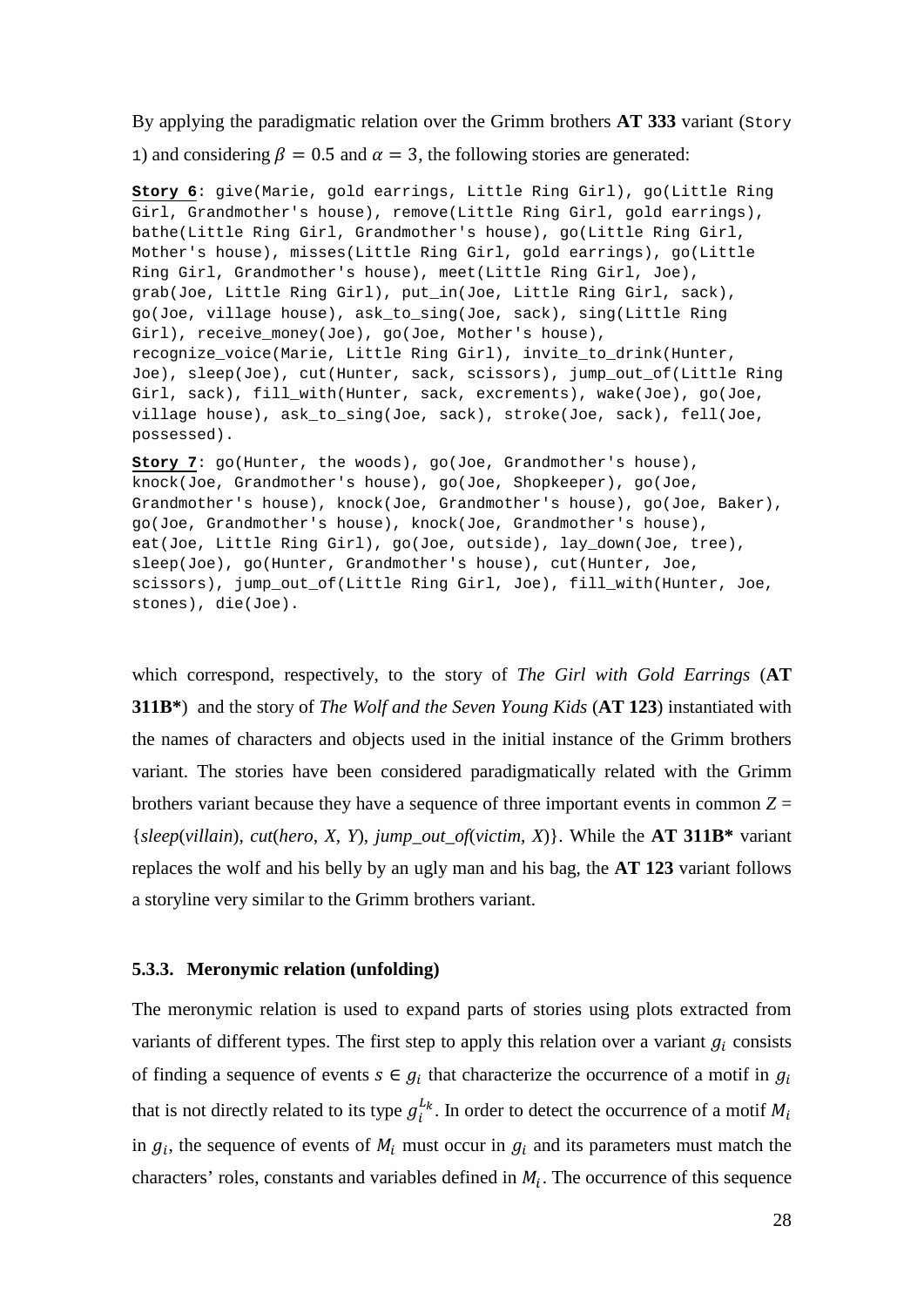of events in  $g_i$ , without the direct relation between  $g_i^{L_k}$  and  $M_i$ , is an indication that *s* can be the starting point for a secondary story that will expand *s* towards the related motif. Let C be a set of *n* variants pertaining to types that contain the key motif  $M_i$ , i.e.,  $C = \{C_1, C_2, \dots, C_n\}$ , and let  $c_i$  be the sequence *m* of events derived from  $C_i$  (starting from the first occurrence of *s* in  $C_i$  and incorporating all the subsequent events of  $C_i$ ). The extracted events  $c_i = \langle e_1^i, e_2^i, \dots, e_{m_i}^i \rangle$  are introduced in the new variant  $v_i$  according to the following conventions: (1)  $v_i$  starts with all events of  $g_i$  that precede the occurrence of *s* in  $g_i$ ; (2) the event  $e_1^i$  is inserted in  $v_i$  replacing the whole sequence of events  $s \in g_i$ ; and (3) the next events of  $c_i$ , that is,  $\langle e_2^l, e_3^l, \dots, e_{m_i}^l \rangle$ , are introduced in  $v_i$ interchangeably with the next events of  $g_i$  that do not include interactions with characters related with the events of  $c_i$ . By intercalating the events of  $c_i$  and  $g_i$ , we assume that both storylines are occurring in parallel.

For instance, if the plan recognition algorithm finds *The Story of Grandmother*, the application of the meronymic relation over this story will generate the following variant:

**Story 8**: ask\_to\_take(Marie, Little Ring Girl, tea, Anne), go(Little Ring Girl, the crossroad), meet(Little Ring Girl, Joe), go(Joe, Grandmother's house), pick(Little Ring Girl, needles, seventy-year-old corpse), kill(Joe, Anne), pick(concubine, the last needle, seventyyear-old corpse), disguise(Joe, Anne), marry(concubine, seventy-yearold corpse), lay\_down(Joe, Grandmother's bed), go(seventy-year-old corpse, city), buy(seventy-year-old corpse, clothes), buy(seventyyear-old corpse, patience stone), buy(seventy-year-old corpse, blackhandled knife), go(seventy-year-old corpse, fort), give(seventy-yearold corpse, patience stone, Little Ring Girl), give(seventy-year-old corpse, black-handled knife, Little Ring Girl), enter(Little Ring Girl, oven), open(seventy-year-old corpse, oven, hands), jump\_out\_of(Little Ring Girl, oven), marry(Little Ring Girl, seventyyear-old corpse), go(Little Ring Girl, Grandmother's house), delivery(Little Ring Girl, tea), eat(Little Ring Girl, Grandmother's flesh), undress(Little Ring Girl), lay\_down(Little Ring Girl, Grandmother's bed), question(Little Ring Girl, Joe), fool(Little Ring Girl, Joe), go(Little Ring Girl, Mother's house), go(Joe, Mother's house).

which corresponds to *The Story of Grandmother* (**AT 333**) with the girl's gesture of picking needles expanded to the wider scope of a disenchantment ritual extracted from *The Seventy-Year-Old Corpse* (**AT 437**). The secondary story occurs while the wolf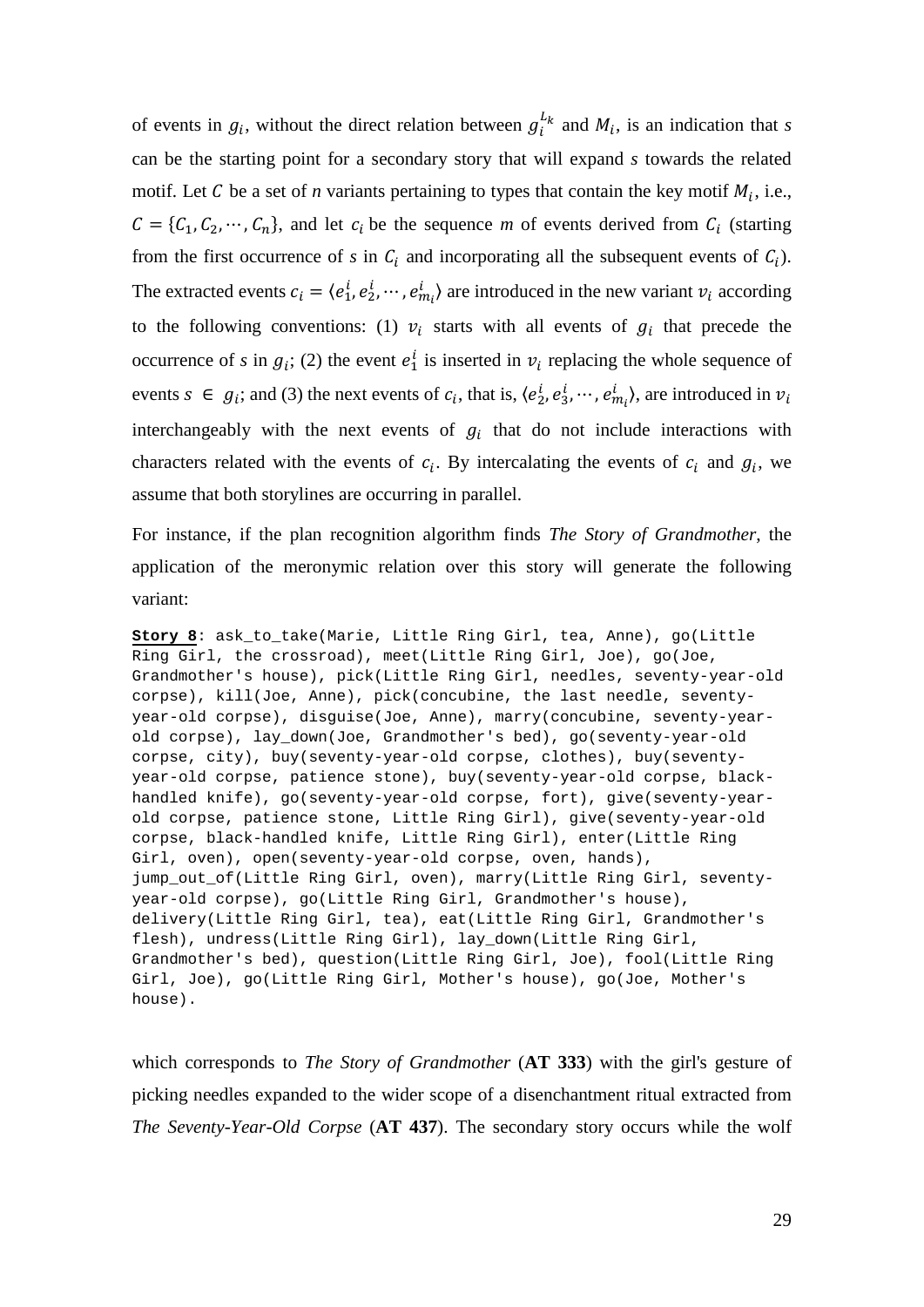goes to the grandmother's house; that is, there are two stories in parallel. However, temporal issues are not considered in the current version of our system.

### **5.3.4. Antithetic relation (opposition)**

The antithetic relation is used to explore variants of opposite types. The process of applying the relation over a variant  $q_i$  consists of finding variants of different types with a certain degree of *opposition* with  $g_i$ . We define opposition as a function  $opp(g_i, c_i)$ , which determines the degree of opposition between  $g_i$  and another variant  $c_i$ . The function calculates the sum of the weights of all *opposition factors* ( $oppf<sub>i</sub>(g<sub>i</sub>, c<sub>i</sub>)$ ) that hold between the variants:

$$
opp(g_i, c_i) = \sum_{k=1}^{n} oppf_k(g_i, c_i)^{weight} [oppf_k(g_i, c_i) = 1]
$$

where [...] is the Iverson bracket notation. For instance,  $opp f_k(g_i, c_i)$  has weight of 0.7 and is true if: (1)  $c_i$  contains two characters  $(c_i^{ch1}$  and  $c_i^{ch2})$  whose attributes (personality and physical characteristics) are similar to the attributes of two other characters of  $g_i$  ( $g_i^{ch1}$  and  $g_i^{ch2}$ ); and (2) the characters of  $c_i$  have roles inversed with the roles performed by their respective characters of  $g_i$ , i.e.:  $c_i^{ch1role} = g_i^{ch1role}$  and  $\epsilon_i^{c_1/2_{role}} = g_i^{c_1/2_{role}}$ . If  $opp(g_i, c_i) \ge \gamma$ , then  $c_i$  is instantiated as an opposite variant of  $q_i$  using the rules for instantiating event variables previously described. The constant  $\gamma$ determines the degree of opposition that variants must have to be considered opposite.

By applying the antithetic relation over the Grimm **AT 333** variants (Story 1) and considering  $\gamma = 0.6$ , the following story is generated:

**Story 9**: go(Little Ring Girl, Uncle Wolf's house), meet(Little Ring Girl, Uncle Wolf), ask(Little Ring Girl, skillet, Uncle Wolf), give(Uncle Wolf, skillet, Little Ring Girl), make(Marie, pancakes), ask\_to\_take(Marie, Little Ring Girl, pancakes, Uncle Wolf), ask to take(Marie, Little Ring Girl, bread, Uncle Wolf), ask\_to\_take(Marie, Little Ring Girl, wine, Uncle Wolf), eat(Little Ring Girl, pancakes), eat(Little Ring Girl, bread), eat(Little Ring Girl, wine), make(Little Ring Girl, false pancakes), make(Little Ring Girl, false bread), make(Little Ring Girl, false wine), give(Little Ring Girl, false pancakes, Uncle Wolf), give(Little Ring Girl, false bread, Uncle Wolf), give(Little Ring Girl, false wine, Uncle Wolf), go(Little Ring Girl, Grandmother's house), go(Uncle Wolf, Grandmother's house), eat(Uncle Wolf, Little Ring Girl).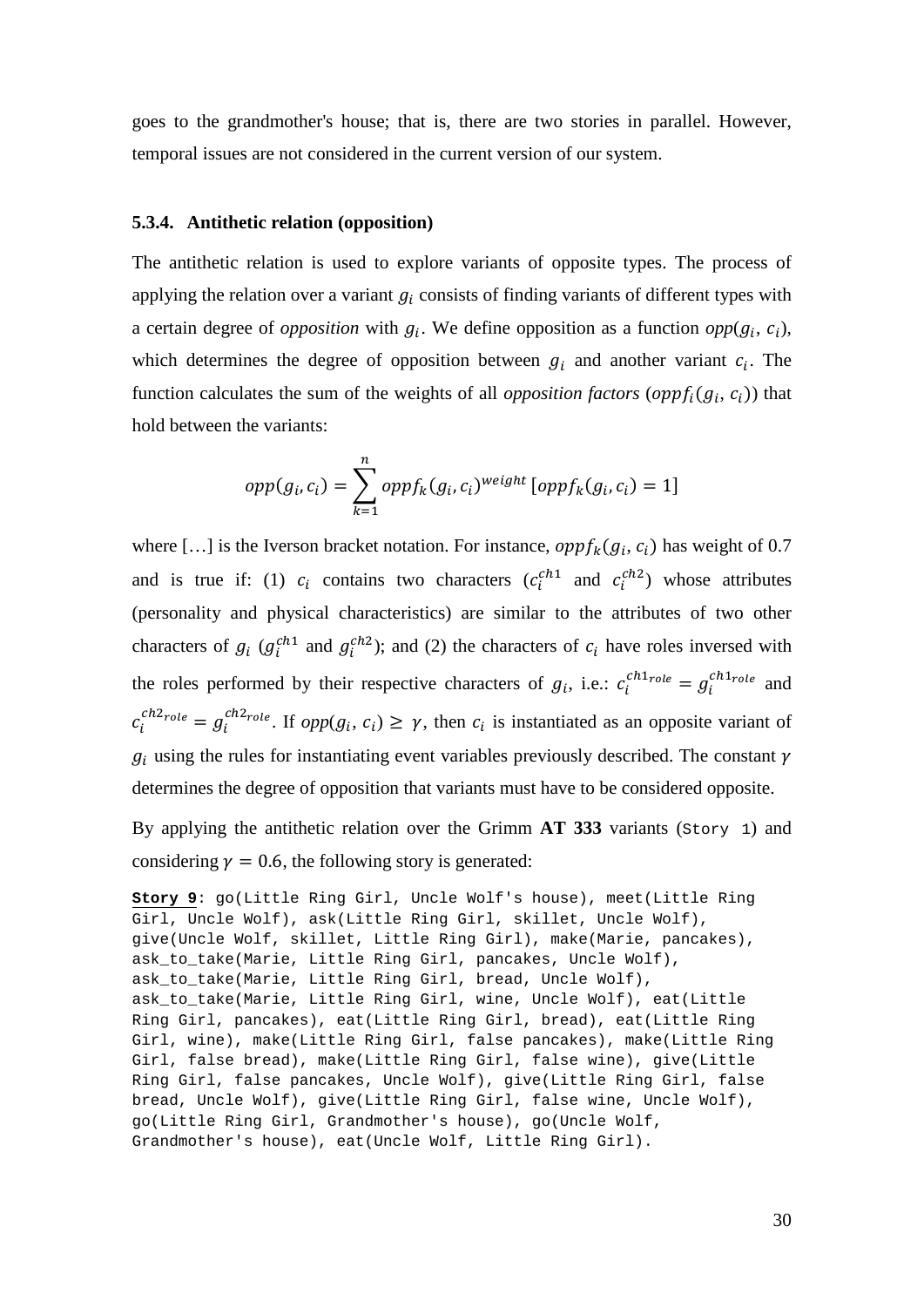which correspond to the story of *Uncle Wolf* (**AT 366)** instantiated with the names of characters and objects used in the initial instance of the Grimm brothers' variant. The story has been considered antithetically related with the Grimm brothers' variant because the girl and the wolf have reversed roles of villain and victim.

# **5.4. Dramatization**

As illustrated in Figure 4, our system supports two dramatization modalities: *text* and *comics*. The text modality uses the original literary rendition of the matched typical plan to represent the generated stories in text format. The comics modality offers a storyboard-like comic strip representation, where each story event gains a graphical illustration and a short sentence description.



**Figure 4.** Plan recognition system: (*a*) main user interface; (*b*) comics dramatization; and (*c*) text dramatization.

The process of representing the narratives in text format is based on the use of a text template, taken from the original literary rendition of the story, wherein certain phrases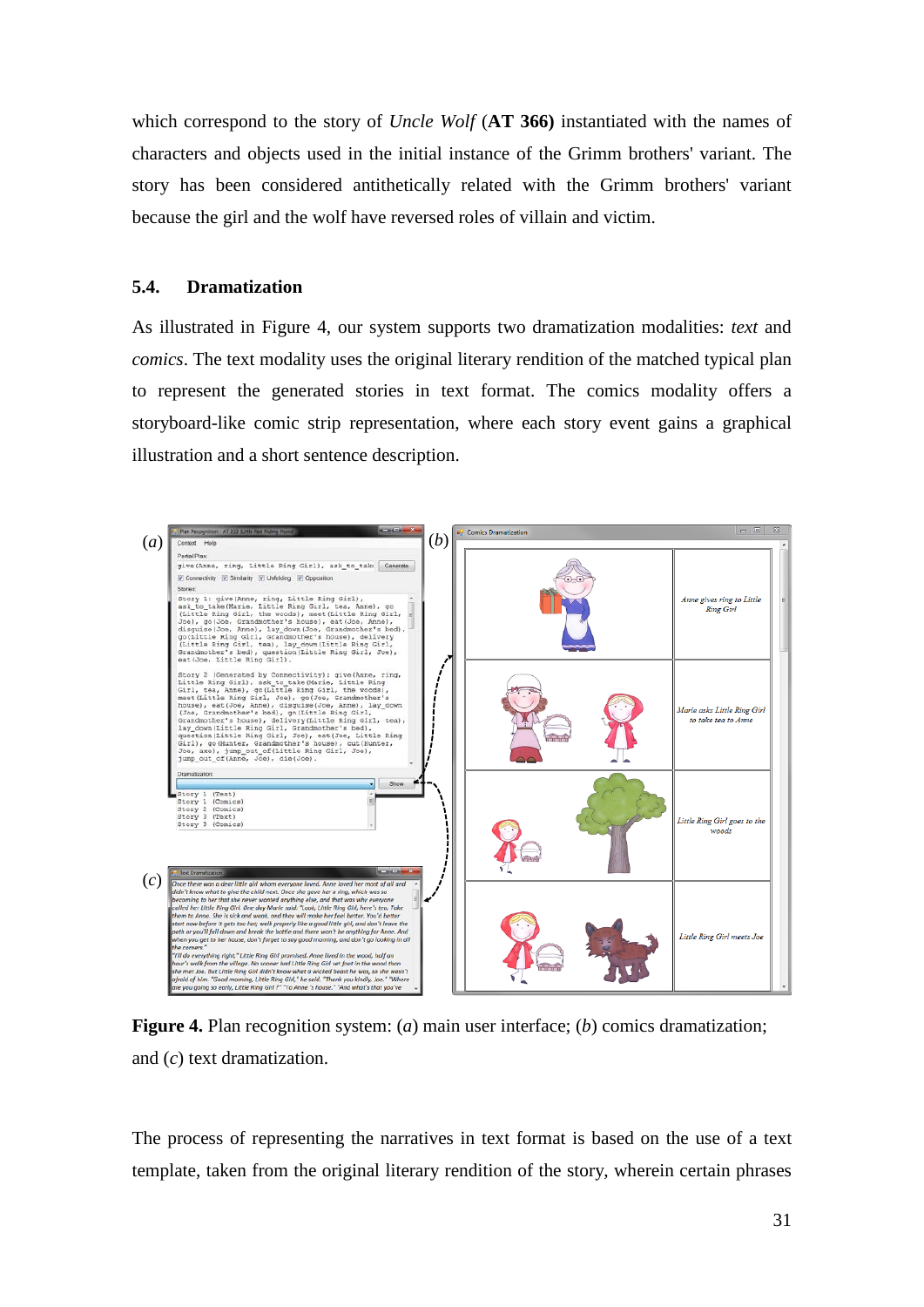are treated as variables (written in the format #VAR1#). When instantiating one such template, the variable phrases are replaced by the names of characters and objects present in the story plan. As the templates represent specific stories directly linked to typical plans previously stored in the library, this dramatization modality is currently not applicable to the variants generated with the help of the semiotic relations.

The comics dramatization modality incorporates a simple scene compositing algorithm that combines multiple images of characters and objects to create illustrations of the story events. The image resources are directly associated with the stories defined in the library of typical plans. Each story has a specific folder that contains images representing the characters and objects of the narrative, where the file names are identical to the variable names representing characters and objects in the complete plan of the story. For variants generated through the application of semiotic relations, the system uses a combination of the image resources from the stories that originated the new variant.

The scene compositing automatic process creates each illustration panel according to the story events to be represented. In turn, the images of the characters participating in the events are placed on the panels according to the actions they are performing in the scene. The compositing algorithm also takes into account any specific object carried by each character, as well as the correct movement directions. More details on the generation of comic strips can be found in our previous work on interactive comics [\[5\].](#page-33-0)

# **6. Concluding remarks**

The imagination of storytellers far surpasses what automatic tools can produce at the current state of the art, but there is always a hope that technology can advance by the observation and analysis of human creative processes. Folktales offer a suitable model to begin with, given their amazing fertility in the proliferation of variants, favoring different – sometimes *very* different – perspectives to view what is basically the same story.

In this paper, we explored how variants of a widely disseminated folktale emerged as they were told and retold by successive generations of oral storytellers. Our study is founded on the classification of types and motifs contained in the Index of Antti Aarne and Stith Thompson [\[8\].](#page-33-3) The main contribution of the paper is to show that variants are often the consequence of type interactions, which are characterized in terms of semiotic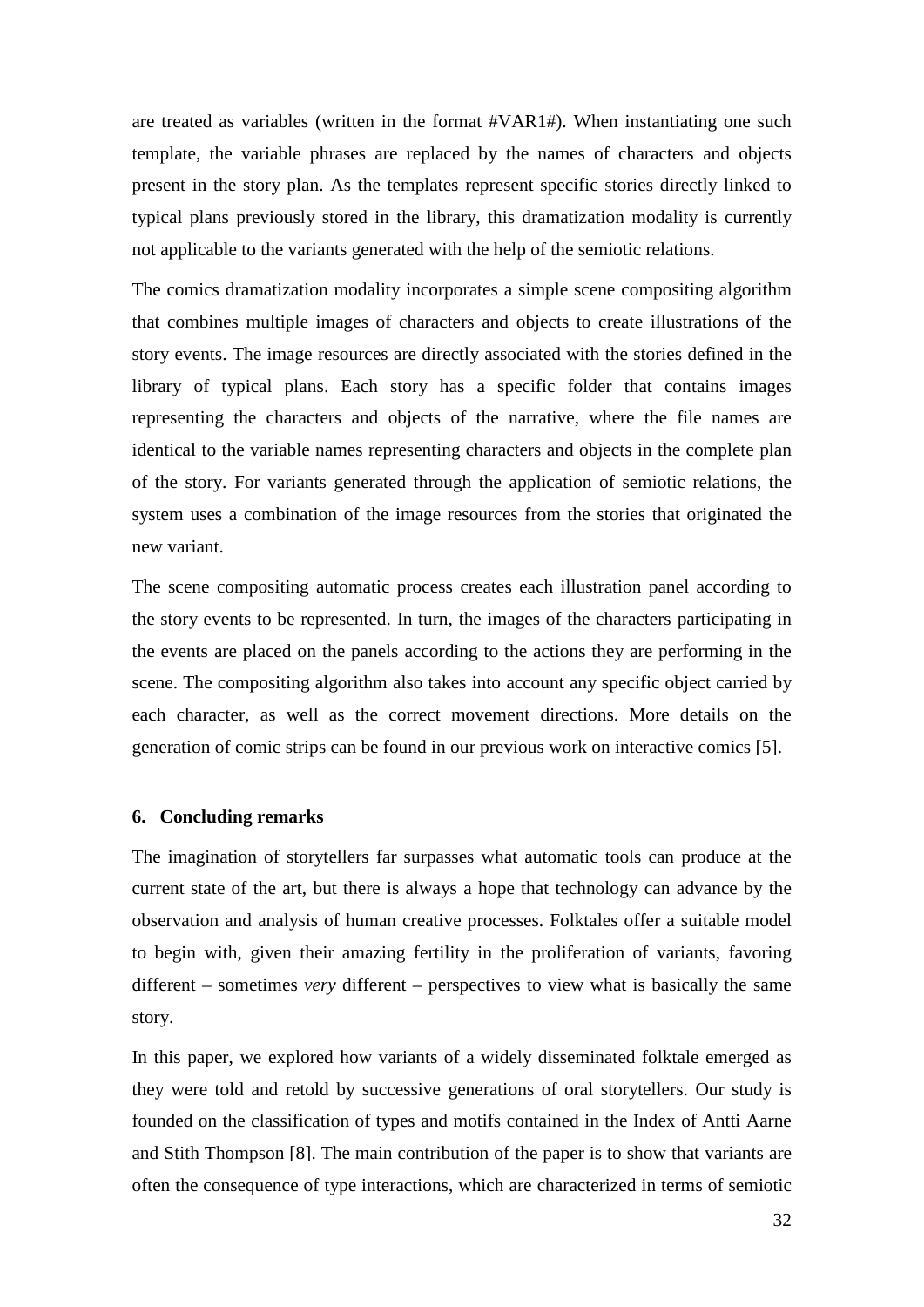relations expressing, respectively, *connection*, *similarity*, *unfolding*, and *opposition*. We validated the proposed characterization through the development of a computational system capable of generating new variants by applying the semiotic relations over related types.

We expect that our analysis of variants, stimulated by further research efforts in the line of computational narratology, may contribute to the design of new methods for supporting interactive plot composition, to be usefully incorporated into interactive storytelling systems and computer assisted authoring tools. A number of future works are envisaged, such as an extensive analysis of the Aarne-Thompson-Uther Index [\[13\],](#page-33-13) an investigation of other story genres (e.g. detective stories), a search for computational solutions to conciliate conflicting situations (blending problem [49]), and more general and robust methods to generate stories in the text modality.

# **Acknowledgements**

This work was partially supported by CNPq (National Council for Scientific and Technological Development) and FINEP (Brazilian Innovation Agency), which belong to the Ministry of Science and Technology.

# **References**

- <span id="page-32-0"></span>[1] S. Klein, J.F. Aeschlimann, D.F. Balsiger, S.L. Coverse, C. Court, M. Forster, R. Lao, J.D. Oakley, J. Smith, Automatic novel writing: a status report, Technical Report 186, Computer Sciences Department, University of Wisconsin, 1973.
- <span id="page-32-1"></span>[2] J. Meehan, TALE-SPIN, an interactive program that writes stories, in: Proceedings of the Fifth International Joint Conference on Artificial Intelligence, Cambridge, pp. 91-98, 1977.
- <span id="page-32-2"></span>[3] A.E.M. Ciarlini, C.T. Pozzer, A.L. Furtado, B. Feijó, A logic-based tool for interactive generation and dramatization of stories, in: Proceedings of the ACM-SIGCHI International Conference on Advances in Computer Entertainment Technology, ACM Press, pp. 133-140, 2005.
- <span id="page-32-3"></span>[4] E.S. Lima, B. Feijó, A.L. Furtado, C.T. Pozzer, A.E.M. Ciarlini, Automatic video editing for video-based interactive storytelling, in: Proceedings of the 2012 IEEE International Conference on Multimedia and Expo (ICME), Melbourne, Australia, pp. 806-811, 2012.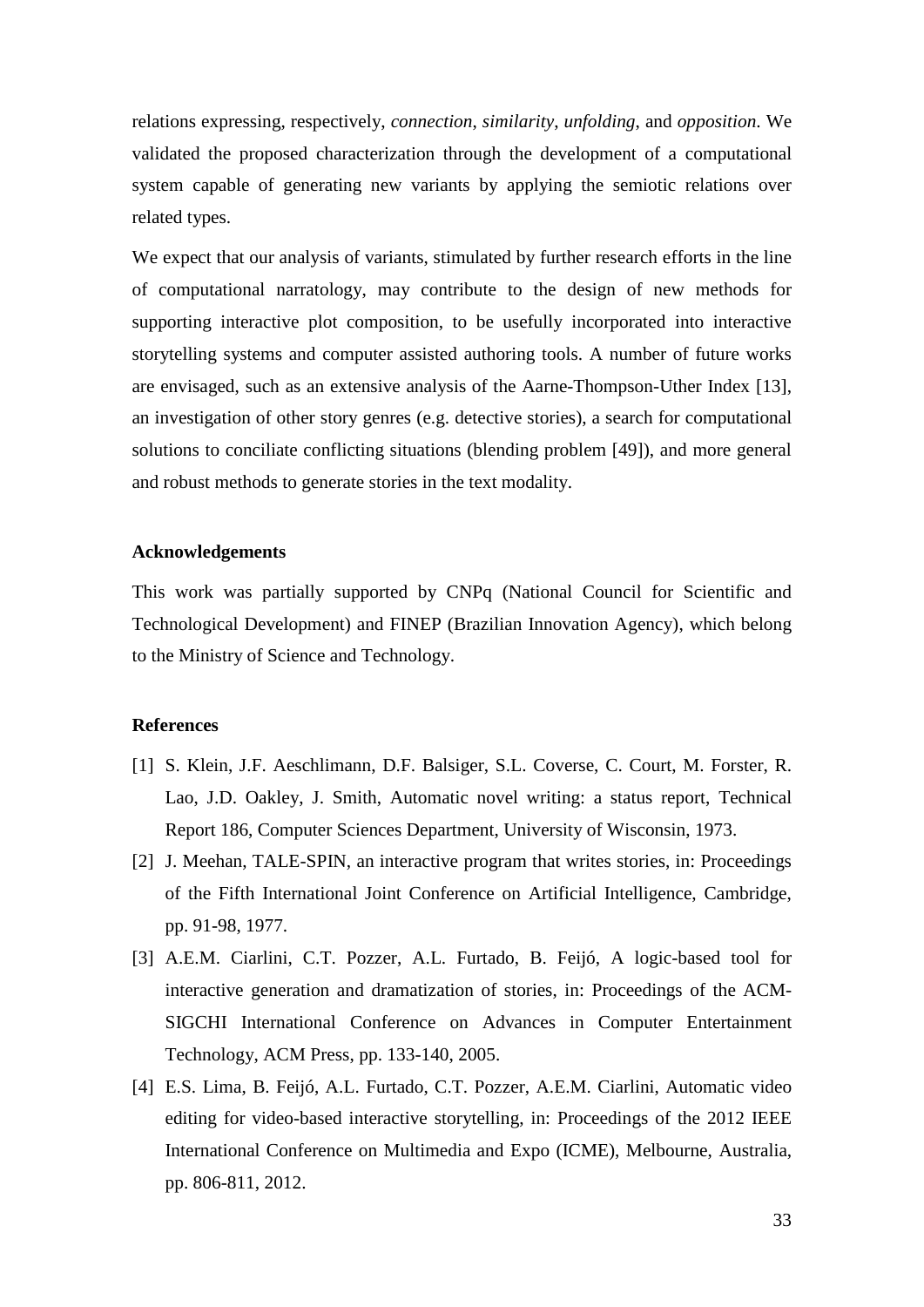- <span id="page-33-0"></span>[5] E.S. Lima, B. Feijó, A.L. Furtado, S.D.J Barbosa, C.T. Pozzer, A.E.M. Ciarlini, Non-branching interactive comics, in: Proceedings of the 10th International Conference on Advances in Computer Entertainment Technology, pp. 230-245, 2013.
- <span id="page-33-1"></span>[6] M. Cavazza, D. Pizzi, Narratology for interactive storytelling: a critical introduction, in: Proceedings of the Third International Conference on Technologies for Interactive Digital Storytelling and Entertainment, Springer, pp. 72-83, 2006.
- <span id="page-33-2"></span>[7] V. Propp, Morphology of the Folktale, Laurence, S. (trans.), University of Texas Press, 1968.
- <span id="page-33-3"></span>[8] A. Aarne, S. Thompson, The Types of the Folktale, Academia Scientiarum Fennica, 1961.
- <span id="page-33-4"></span>[9] A.E.M. Ciarlini, M.A. Casanova, A.L. Furtado, P.A.S. Veloso, Modeling interactive storytelling genres as application domains, Journal of Intelligent Information Systems, 35 (3) (2010), 347-381.
- <span id="page-33-5"></span>[10] A.E.M. Ciarlini, S.D.J. Barbosa, M.A. Casanova, A.L. Furtado, Event relations in plot-based plot composition, in: Proceedings of the Brazilian Symposium on Computer Games and Digital Entertainment, Belo Horizonte, Brazil, 2008.
- <span id="page-33-6"></span>[11] J.J. Tehrani, The phylogeny of little red riding hood, PLOS ONE 8 (11) (2013), DOI: [http://dx.doi.org/10.1371/journal.pone.0078871.](http://dx.doi.org/10.1371/journal.pone.0078871)
- <span id="page-33-7"></span>[12] S. Thompson, The Folktale, University of California Press, 1977.
- <span id="page-33-13"></span><span id="page-33-8"></span>[13] H.J. Uther, The Types of International Folktales, Finish Academia of Science & Letters, 2011.
- <span id="page-33-9"></span>[14]I. Mani, Computational narratology, in: P. Hühn, J.C. Meister, J. Pier, W. Schmid (eds.), Handbook of narratology (pp. 84-92), Walter de Gruyter GmbH, 2014.
- <span id="page-33-10"></span>[15] F. Karsdorp, P. van Kranenburg, T. Meder, D. Trieschnigg, A. van den Bosch, In search of an appropriate abstraction level for motif annotations, in: Proceedings of the Third Workshop on Computational Models of Narrative, Istanbul, Turkey, 2012.
- <span id="page-33-11"></span>[16] S. Darányi, P. Wittek, L. Forró, Toward sequencing 'narrative DNA': tale types, motif strings and memetic pathways, in: Proceedings of the Third Workshop on Computational Models of Narrative, Istanbul, Turkey, 2012.
- <span id="page-33-12"></span>[17] S. Kawakami, Y. Sato, M. Nakagawa, B. Indurkhya, On modeling conceptual and narrative structure of fairytales, in: Proceedings of 13th European-Japanese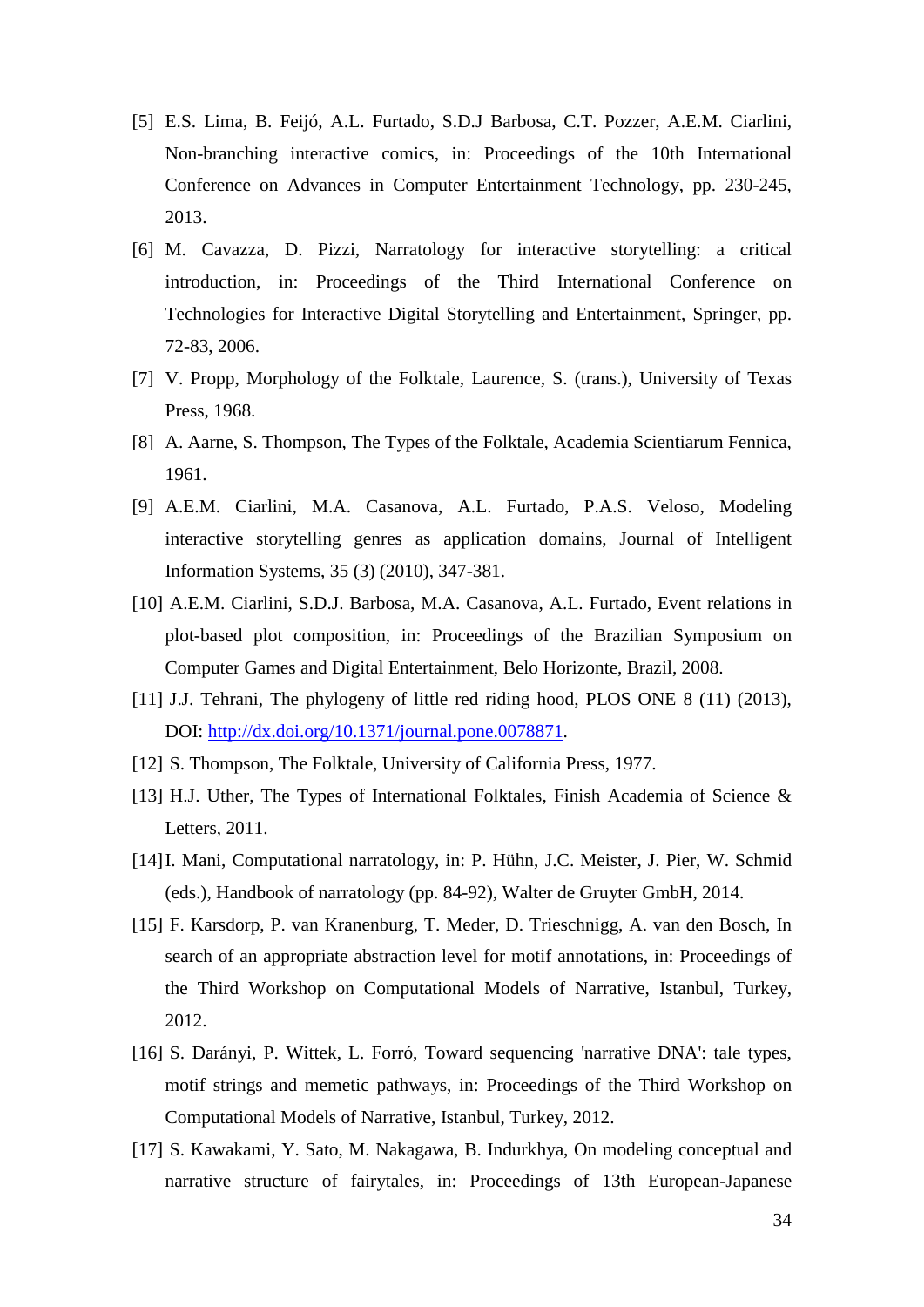Conference on Information Modelling and Knowledge Bases, Kitakyushu, Japan, pp. 248-265, 2003.

- <span id="page-34-0"></span>[18] C. Perrault, Little Red Riding Hood, in: J. R. Planché, J. Zipes (trans.), Beauties, Beasts and Enchantment - Classic French Fairy Tales, Meridian, 1991.
- <span id="page-34-1"></span>[19] J. Grimm, W. Grimm, The Complete Grimm's FairyTales, in: M. Hunt, J. Stern (trans.), Pantheon, 1972.
- <span id="page-34-2"></span>[20] J.M. Ziolkowski, A fairy tale from before fairy tales: egbert of liège's 'de puella a lu-pellis seruata' and the medieval background of 'little red riding hood', Speculum 67 (3) (1992), 549-575.
- <span id="page-34-3"></span>[21] P. Delarue, The Story of Grandmother, in: A. Dundes (ed.), Little Red Riding Hood: A Casebook, University of Wisconsin Press, 1989.
- <span id="page-34-14"></span>[22] D. Haase, A.E. Duggan, Folktales and Fairy Tales: Traditions and Texts from around the World, 2nd edition, Greenwood Press, 2016.
- <span id="page-34-4"></span>[23] I. Calvino, Italian Folktales, Mariner Books, 1992.
- <span id="page-34-5"></span>[24]E. Young, Lon Po Po: A Red-Riding Hood Story from China, Puffin, 1996.
- <span id="page-34-6"></span>[25] M. Chiang, Goldflower and the Bear, in: M. Tatar (ed.), The Classic Fairy Tales, Norton, 1999.
- <span id="page-34-7"></span>[26] A.B.G. Junqueiro, Contos para a Infância, Vercial, [http://www.gutenberg.org/files](http://www.gutenberg.org/files%20/16429/16429-h/16429.htm)  [/16429/16429-h/16429.htm,](http://www.gutenberg.org/files%20/16429/16429-h/16429.htm) 2012 (accessed 24.02.16).
- <span id="page-34-8"></span>[27] L.C. Cascudo, Contos Tradicionais do Brasil, Global, 2014.
- <span id="page-34-9"></span>[28] G. Villeneuve, The Story of Beauty and the Beast, in: J.R. Planché, J. Zipes (trans.), Beauties, Beasts and Enchantment - Classic French Fairy Tales, Meridian, 1991.
- <span id="page-34-10"></span>[29] J.C. Mardrus, Les Mille et une Nuits, Bouquins Robert Laffont, 1985.
- [30] A. Lord, The Singer of Tales, Harvard University Press, 2000.
- <span id="page-34-11"></span>[31] F. Vaz da Silva, Contamination, in: D. Haase (ed.), The Greenwood Encyclopedia of Folktales and Fairy Tales 1 (232-233), Greenwood Press, Westport, 2008.
- <span id="page-34-12"></span>[32] J.J. Tehrani, Q. Nguyen, T. Roos, Oral fairy tale or literary fake? Investigating the origins of Little Red Riding Hood using phylogenetic network analysis, Digital Scholarship in the Humanities (2015), DOI:<http://dx.doi.org/10.1093/llc/fqv016>
- <span id="page-34-13"></span>[33] S. Graça da Silva, J.J. Tehrani, Comparative phylogenetic analyses uncover the ancient roots of Indo-European folktales, Royal Society of Open Science 3 (2016), DOI:<http://dx.doi.org/10.1098/rsos.150645>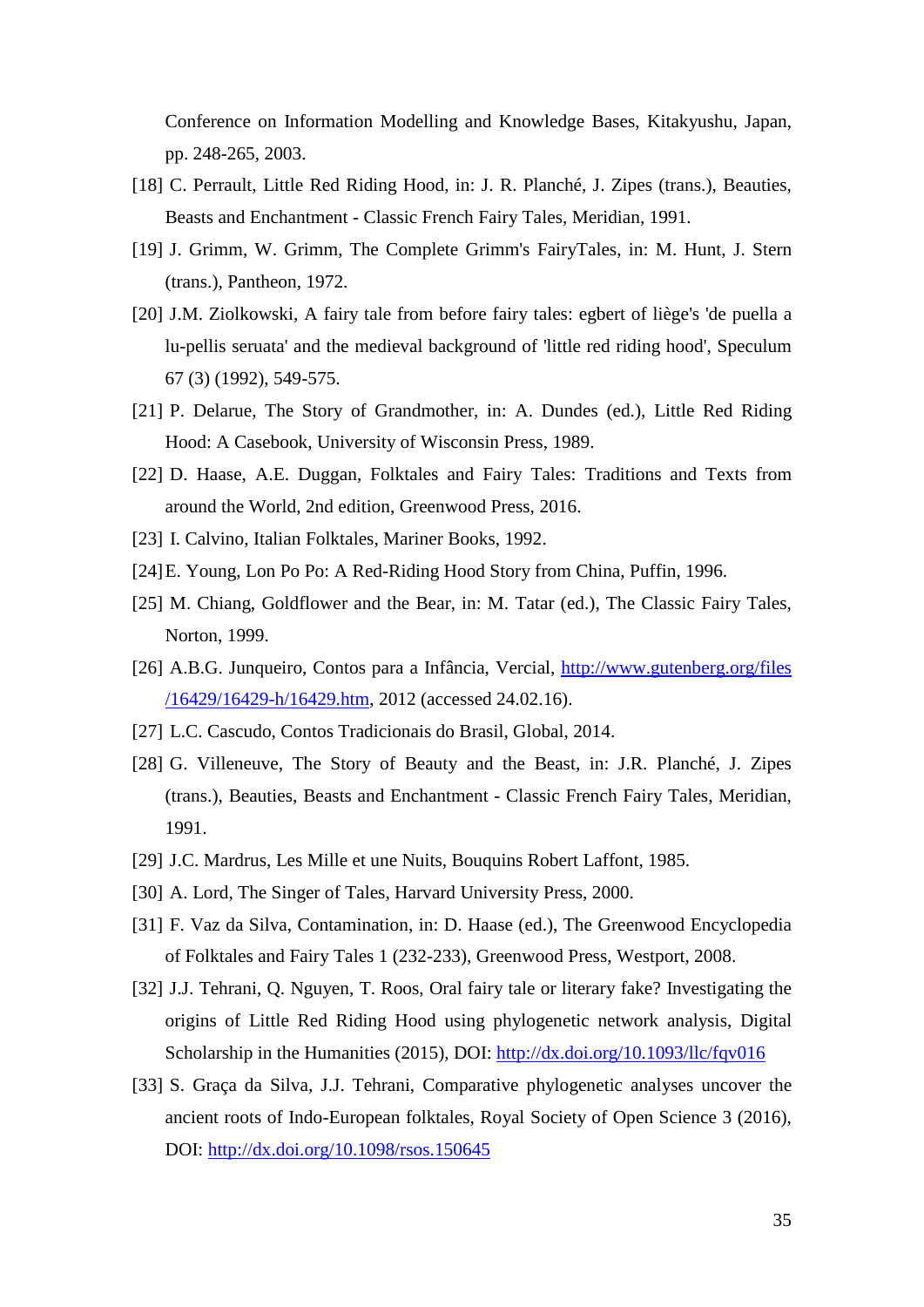- <span id="page-35-0"></span>[34] B. Karlsson, A.L. Furtado, Conceptual model and system for genre-focused interactive storytelling, in: Proceedings of the 13th International Conference on Entertainment Computing, Springer, pp. 27-35, 2014.
- <span id="page-35-1"></span>[35] A.L. Furtado, M.A. Casanova, S.D.J. Barbosa, A Semiotic Approach to Conceptual Modelling, in: Proceedings of the 33rd International Conference on Conceptual Modeling, Springer, pp. 1-12, 2014.
- <span id="page-35-2"></span>[36] K. Burke, A Grammar of Motives, University of California Press, 1969.
- <span id="page-35-3"></span>[37] D. Chandler, Semiotics: The Basics, Routledge, London, 2002.
- [38] J. Culler, The Pursuit of Signs: Semiotics, Literature, Deconstruction, Routledge, 1981.
- <span id="page-35-4"></span>[39] F. Saussure, Cours de Linguistique Générale, in: C. Bally et al. (eds.), Payot, 1995.
- <span id="page-35-5"></span>[40] P.D. Swart, The Diffusion of the Folktale: With Special Notes on Africa, Midwest Folklore, 7 (2) (1957), 69-84.
- <span id="page-35-6"></span>[41] A.K. Ramanujan, Folktales From India, Pantheon, 1994.
- <span id="page-35-7"></span>[42] Y. Verdier, Little Red Riding Hood in Oral Tradition, Marvels & Tales, 11 (1997), 101-123.
- <span id="page-35-8"></span>[43] R.M. Dorson, Folktales Told Around the World, University of Chicago Press, 1978.
- [44] B. Bettelhein, The Uses of Enchantment, Vintage, 2010.
- <span id="page-35-9"></span>[45] S. Baring-Gould, The Book of Were-Wolves, [http://www.gutenberg.org/files](http://www.gutenberg.org/files%20/5324/5324-h/5324-h.htm)  [/5324/5324-h/5324-h.htm,](http://www.gutenberg.org/files%20/5324/5324-h/5324-h.htm) 1965 (accessed 24.02.16).
- <span id="page-35-10"></span>[46] L.A. Sconduto, Metamorphoses of the Werewolf: A Literary Study from Antiquity Through the Renaissance, McFarland, 2008.
- <span id="page-35-11"></span>[47] M. France, The Lais of Marie de France, G.S. Burgess et al. (trans.), Penguin, 1999.
- <span id="page-35-12"></span>[48] G.S. Burgess, L.C. Brook, Eleven Old French Narrative Lays, D.S. Brewer, 2007.
- <span id="page-35-13"></span>[49] G. Fauconnier, M. Turner, Conceptual projection and middle spaces. Technical Report 9401, University of California, San Diego, 1994.
- [50] R. Barthes, Theory of the Text, in: J.C. Young (ed.), In Untying the Text: a Post-Structuralist Reader, Routledge & Kegan Paul, 1981.
- <span id="page-35-14"></span>[51] A.L. Furtado, A.E.M. Ciarlini, Constructing libraries of typical plans, in: Proceedings of the Conference on Advanced Information Systems Engineering, Springer, pp. 124-139, 2001.